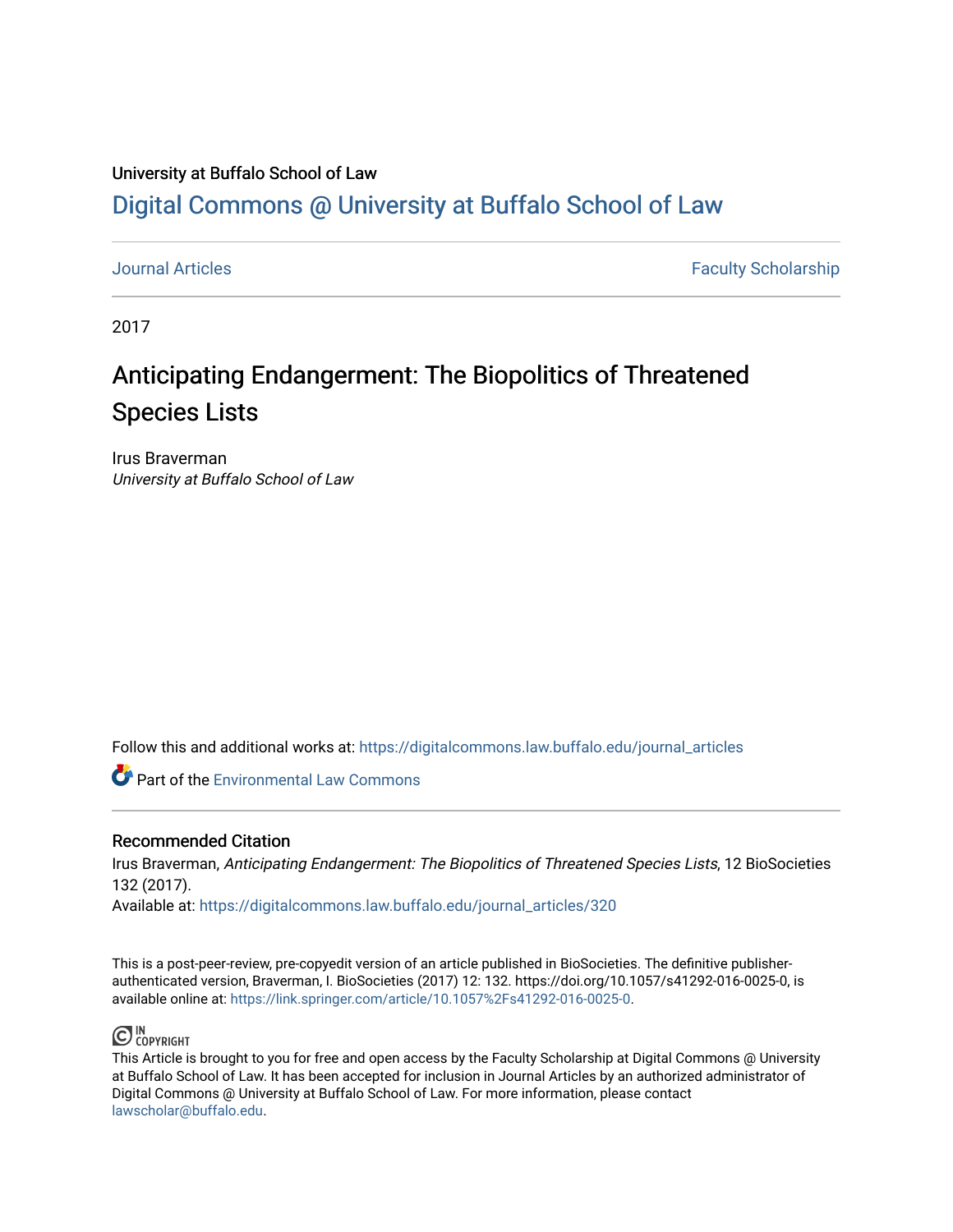#### **Anticipating Endangerment The Biopolitics of Threatened Species Lists**

#### *Abstract*

The last two decades have witnessed an explosion of national and global lists of threatened and endangered species. This article draws on interviews with prominent list managers and observations of their assessments to explore the scientific practices of list-making in the context of species conservation. Delving into the complex calculations of risk and threat that take place in the process of ranking nonhuman species based on their probability of extinction, the article explores the threatened species list as a biopolitical technology of catastrophe governance. My focus on two prominent lists—the IUCN Red List of Threatened Species and NatureServe's assessment system—illuminates various characteristics of futuristic governance through the threatened species list, including its properties as a list-database hybrid and as a barometer of life. I also explore the biopolitical regime of ranking life and its focus on species, its governing of direct (human) threats and the nature-culture binary that this promotes, its status as scientific and apolitical and its aspiration for global reach, and the "species experts" versus "threat experts" divide that underpins its operations. The article concludes with a discussion on the effects of the lists' increasing automation and "algorithmization," as seen from the perspective of the lists' managers. The lists' "threat calculator" in particular quantifies and projects present and future threats to nonhuman species, using fuzzy numbers, ordinal scales, and open standards to anticipate and prevent the forth-coming Sixth Extinction.

*Keywords:* threatened species lists, biopolitics, algorithms, catastrophe governing, fuzzy numbers, threat calculator

The last two decades have witnessed an explosion of regional, national, and global lists of threatened and endangered species. By 2010, at least 109 countries had produced some form of a national list of threatened species (Miller, 2013, p. 198), and more than 25 listing systems of threatened species lists were used in North America alone (ibid., p. 192). This article will draw on my previous work on the biopolitical properties of threatened species lists and their economic regimes (Braverman, 2016; 2015a; 2015b; 2015c), as well as on a range of interviews with prominent list managers and observations of threat assessments, to explore species conservation's governing of present-future catastrophe through threat. I will focus on two prominent lists in particular: the International Union for Conservation of Nature's (IUCN) Red List of Threatened Species (hereafter, the Red List), which is the first and most comprehensive attempt at a worldwide listing of threatened species by the oldest and largest global environmental organization, and NatureServe's imperiled status rankings, which are generated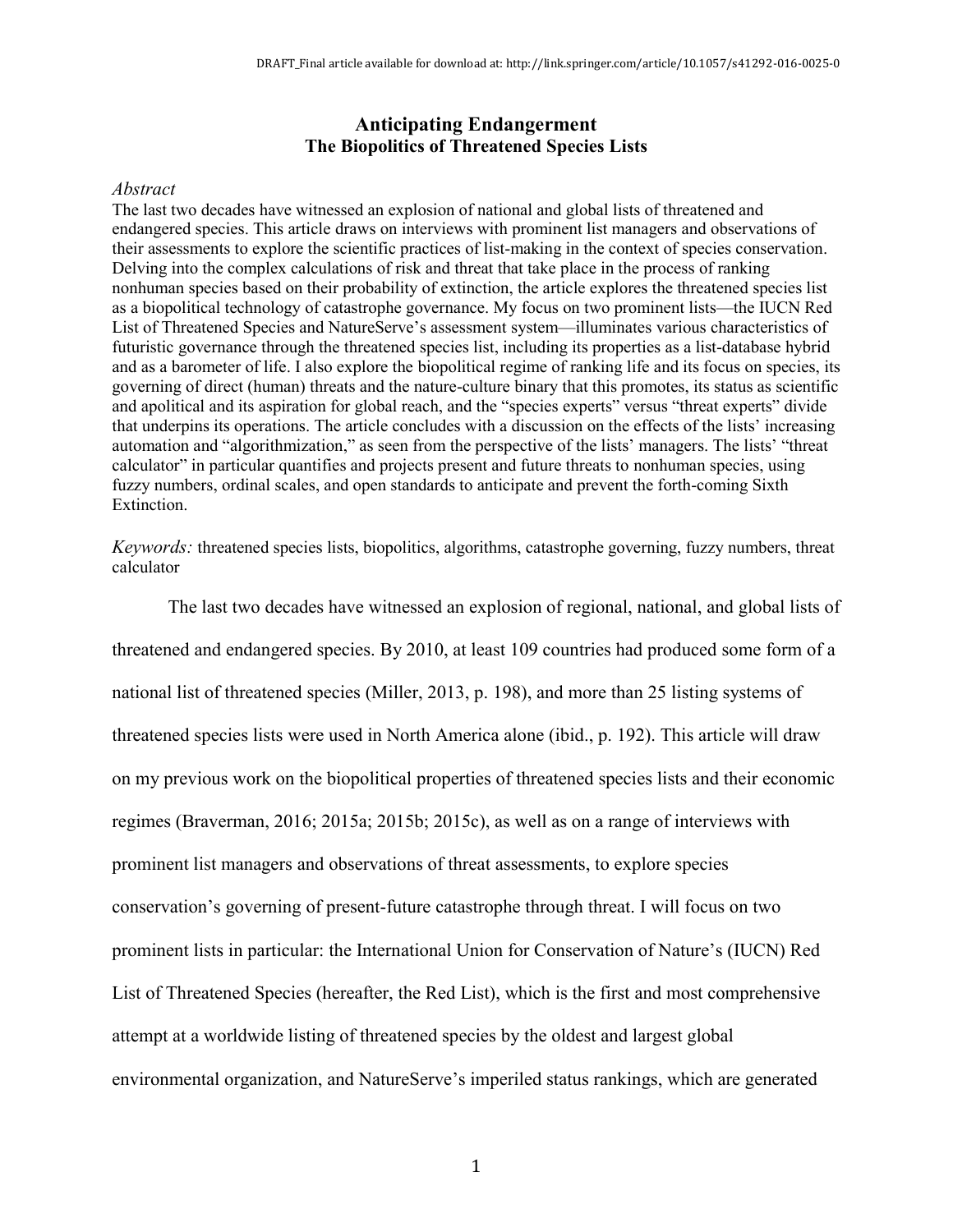from this organization's massive database that documents the status of species and ecosystems in the United States and Canada. In 2000, NatureServe (then "the Association for Biodiversity Information") separated from The Nature Conservancy to become its own independent nonprofit.

The Red List and NatureServe have both had an incredible impact on environmental decision-makers around the world and in the North American region, respectively (Possingham *et al.*, 2002; Rodrigues *et al.*, 2006). Specifically, the Red List has inspired the development of numerous national and regional threatened species lists and functions as an important source for prioritizing protections under the Convention on International Trade in Endangered Species of Wild Fauna and Flora (CITES)—a uniquely powerful international convention on trade (Miller, 2013). As for NatureServe, this organization actively collaborates with government agencies such as the U.S. Fish and Wildlife Service, the U.S. Forest Service, and the U.S. Transportation Research Board, as well as with individual scientists, universities, and private organizations. NatureServe also feeds data into the Red List database, and the two organizations collaborate on ongoing assessments.

Nonetheless, scientists working on both lists insist that they are producing *scientific* threat rankings that do not carry direct regulatory power. The article will dwell on the myriad ways in which the scientific list is constructed, and on the enhanced political authority derived from its specific presentation as apolitical. I will also explore how threatened species lists are rendered actionable by government agencies such as British Columbia—with its Guidance for Threat Assessments and its adoption of the Threat Calculator—and by the Committee on the Status of Endangered Wildlife in Canada (COSEWIC)—the statutory body of scientific experts who assess and recommend how to rank Canada's imperiled species to the Canadian Government.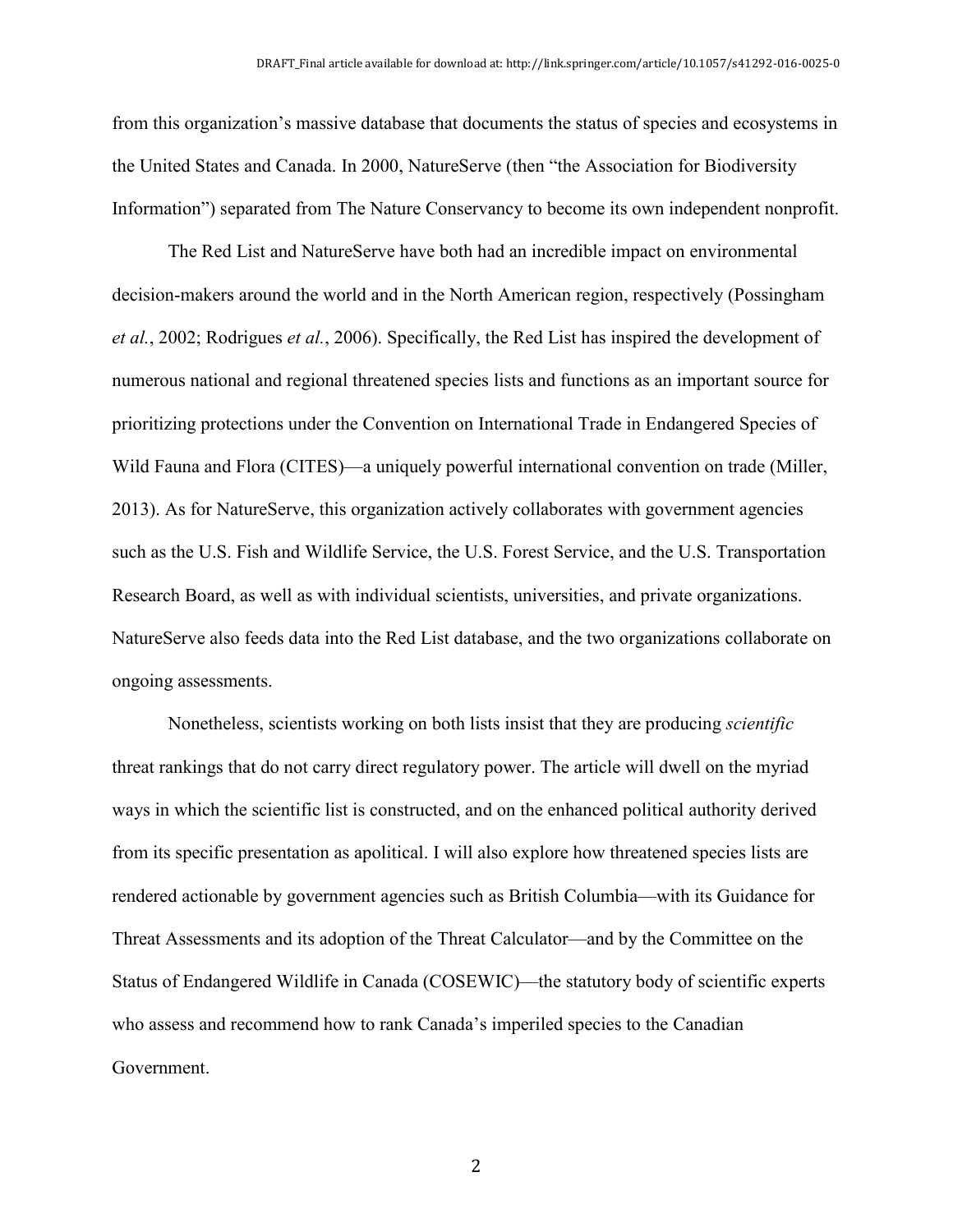My article is situated at the nexus between a Foucaultian analytic of nonhuman biopolitics (Biermann and Mansfield, 2014; Lorimer, 2015; Rutherford and Rutherford, 2013; Shukin, 2009; Wolfe, 2015), related scholarship in geography and science and technology studies (STS) about the role of databases and models in governing nonhuman life (Bowker, 2000; Braverman, 2015c; Youatt, 2008), and the emerging literature on the present anticipation of futures (Adams and Grove, 2007; Anderson, 2010a; 2010b; Aradau and van Munster, 2011). The article will draw on these diverse scholarly accounts to explore the threatened species list as an exemplary biopolitical technology for catastrophe governance (Aradau and van Munster, 2011).

"List-keeping is at the heart of our body politic," argues Geoffrey Bowker in the conclusion to his seminal article on biodiversity databases, yet he does not develop this argument further (2000, p. 676). Drawing on Bowker's study of databases, I will continue where he left off by documenting the particular work of the endangered list in species conservation. I will ask: What does the technology of the threatened species *list* add to that of the threatened species *database*? While the database does not rank, the list does. The list's rankings, moreover, establish a system of prioritization that is future oriented. In other words, the threatened species list adds a futuristic element to the past- and present-focused database, not only assessing and ranking the endangerment level of species but also impelling action upon this ranking (albeit presenting itself, as mentioned already, as scientific and neutral and thus as not impelling any action).

In his work on anticipatory futures, Ben Anderson suggests that it is especially in response to three major threats to liberal-democratic life that anticipatory action has been formalized and legitimized: terrorism, trans-species epidemics, and climate change (2010b, p.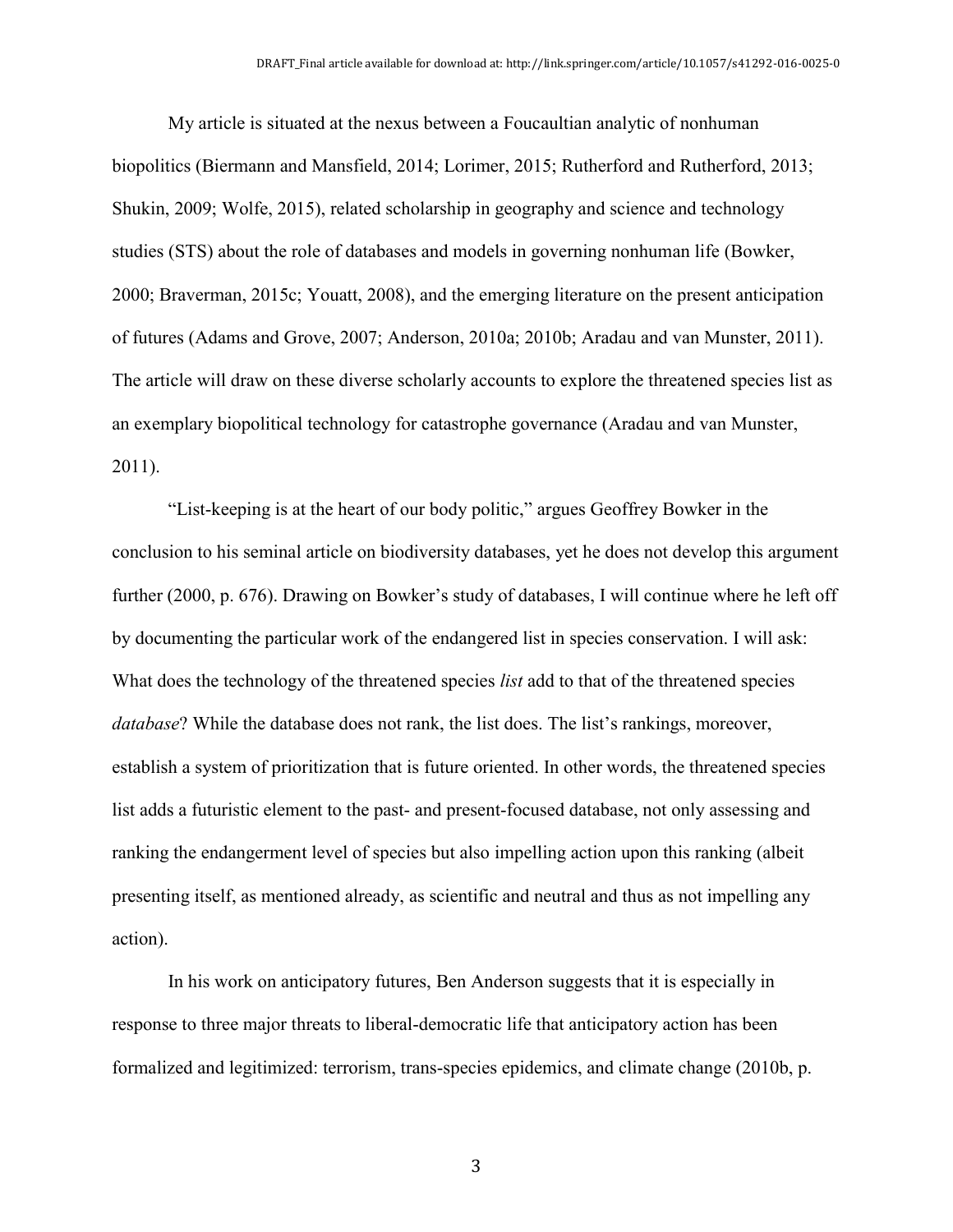779). Despite the many differences between these three threats, he offers, they share several common characteristics: they are potentially catastrophic, namely each can irreversibly alter the conditions of life; the source of the disaster is somewhat vague; and the disaster is imminent, i.e. without some form of action "a threshold will be crossed and a disastrous future will come about" (ibid., p. 780). The problem that these three threats pose for efforts to protect certain forms of valued life, Anderson argues, is that they pertain to the future and are thus inherently uncertain.

This article proposes the existence of a fourth high profile threat to liberal-democratic life: extinction. Conservation discourses are increasingly proliferating that warn about our irreversible entry into the Anthropocene—the Age of Man—where massive, mainly humancaused eradications of nonhuman species threaten our existence on this earth, and the earth's existence altogether (Lorimer, 2015). Such events have famously been referred to as the Sixth Extinction. Elizabeth Kolbert, who coined this term, explains that, "If extinction is a morbid topic, mass extinction is, well, massively so" (2014, p. 3). Contra to Beck's thesis regarding the "incalculability" of certain modern risks, Anderson documents a range of practices that have been deployed to render the future present (2010, p. 783). The first practice he discusses, which is also the most relevant to species conservation, is calculation. It is in this context that Anderson emphasizes the importance of numbers, "which are then visualized in forms of 'mechanical objectivity' such as tables, charts, and graphs" (see also Porter, 1995). Still in the calculation context, Anderson highlights the extensive use of catastrophe modelling, for example the insurance industry's use of algorithmic models to predict and calculate loss by stochastic events (2010, p. 784).

And if massive species extinction is perceived as a future catastrophic event that looms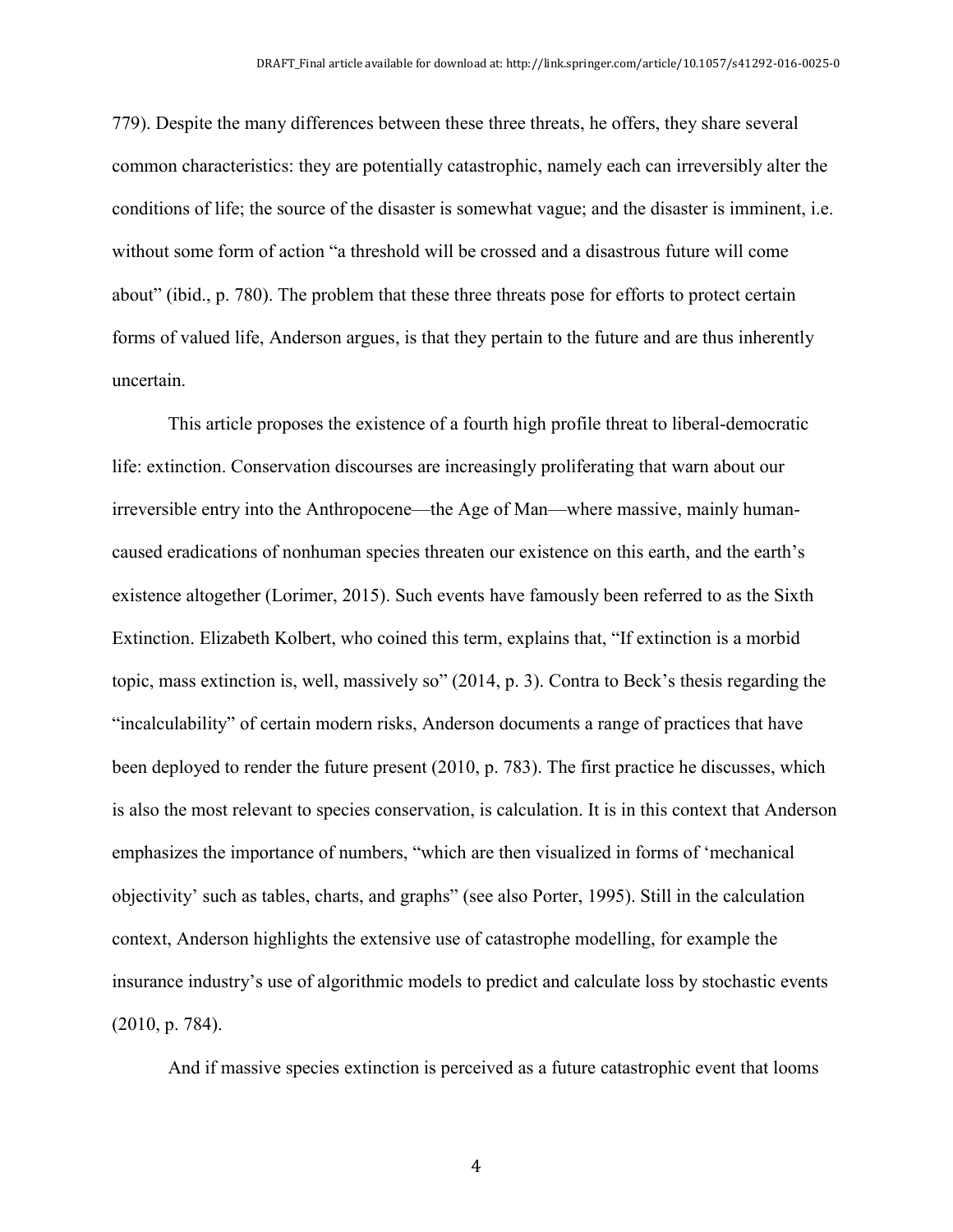over the existence of life as we know it, creating expansive databases, enumerating the relative viability and mortality rates of species, and calculating their risk and threat of extinction are at the core of the present scientific attempts to render this future actionable. By and large, conservation scientists have been performing and presenting such calculations and ranking in the form of a list: the threatened species list (for a discussion of the reasons for this, see Braverman, 2016; 2015b). Focusing on the threatened species list, this article will unravel the laborious calculations that go into ranking nonhuman species on a linear scale further from, or closer to, extinction. The *listing* of life is thus also a *making* of this life—it grants life. This interpretation infuses new meanings to the phrase "the liveliness of lists" (Leyshon and Thrift, 1999), which originally referred to the lists' ability to constantly proliferate and evolve. My article traces the liveliness of lists back to the flesh-and-blood scientists who create them and examines how they themselves conceive of their work.

The article will identify several elements of governing future catastrophe through biopolitical list-making, including the threatened species list's properties as a list-database hybrid and as a barometer of life, its regime of ranking life and its focus on species, its governing of direct (human) threats and the nature-culture binary that this promotes, its status as scientific and apolitical and its aspiration for global reach, and the "species experts" versus "threat experts" divide that underpins its operations. The article will also highlight the threatened species list's increasing automation and "algorithmization," as seen from the perspective of the list's scientists/managers, and the power of this heightened algorithmization to harness the unknown and translate it into authoritative rankings. Discussing the gradual shift of the list's calculations toward algorithms and automation, I explore the tensions that this process engenders between mystifying and demystifying the list's biopolitical operations. Specifically, whereas the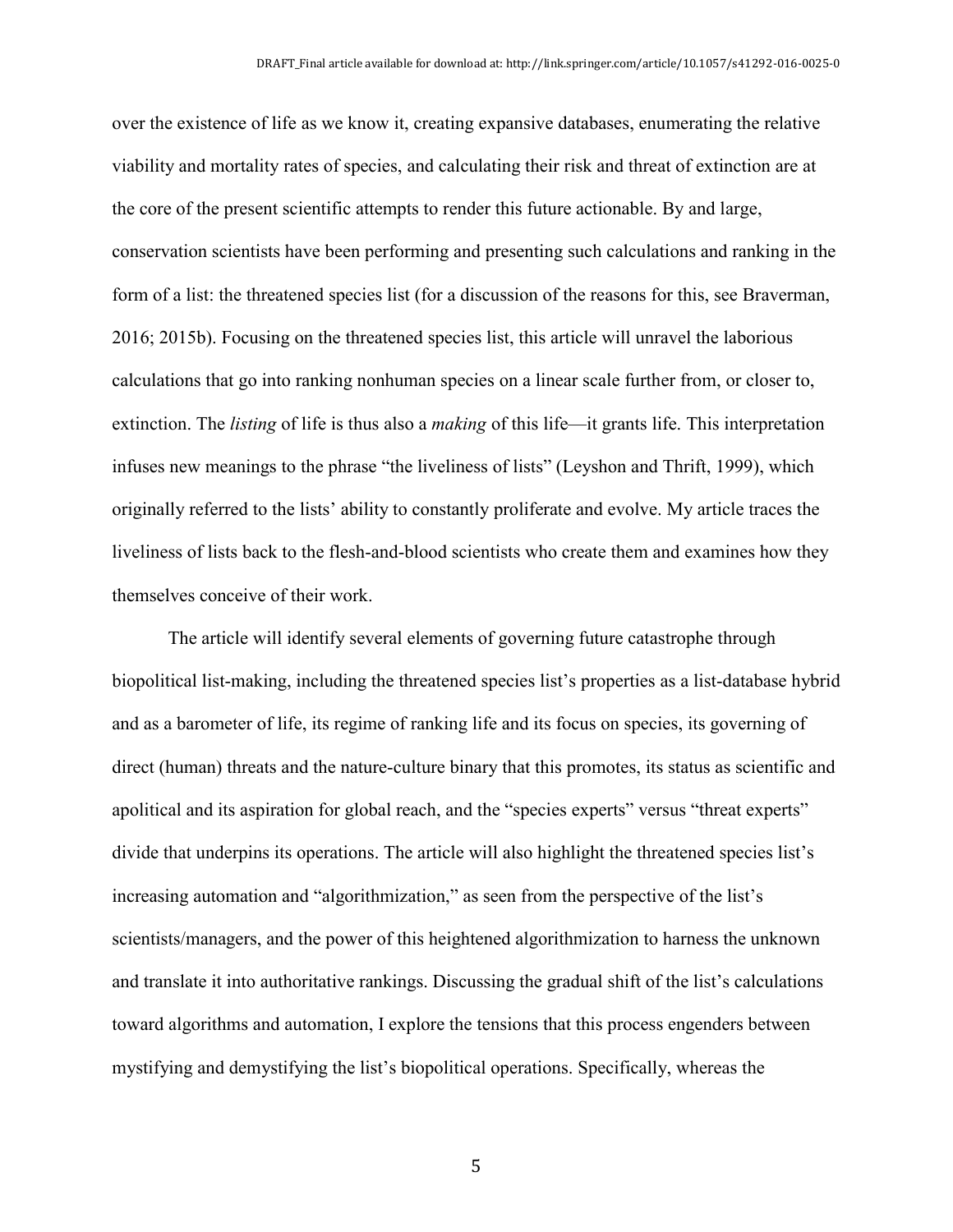threatened species list-database boasts of providing publicly accessible and transparent information, the production of this information becomes increasingly complicated as it is engulfed in a cloud of numbers, models, and algorithms. The list's "threat calculator" in particular quantifies, automates, and projects present and future threats to nonhuman species, using different technologies such as fuzzy numbers, ordinal scales, and open standards to account for uncertainty so as to better anticipate and prevent the forth-coming Sixth Extinction. Initially formulated in 1975 by Lotfi Zadeh as instances of fuzzy sets (Wang, 2014, p. 82), fuzzy numbers are generalizations of real numbers in that rather than referring to one single value, they refer to a connected set of possible values. Calculations with fuzzy numbers are part of an arithmetic theory that embraces uncertainty and renders it quantifiably, thereby establishing a fuzzy regime of governance.

#### **The Biopolitics of Lists**

I have argued elsewhere that threatened species lists are biopolitical technologies par excellence (Braverman, 2016; 2015a). The power of threatened species lists, I have contended, is founded upon their capacity to order life at the level of the biological *species*—what Foucault refers to as biopolitics, as distinct from (yet entangled and coproduced with) anatomopolitics (Foucault, 1990). Although Foucault limited his analysis to human populations, a significant body of work has recently emerged that expands it to nonhumans (e.g., Shukin, 2009; Rutherford and Rutherford, 2013; Wolfe, 2012), some of which focuses on conservation in particular (Biermann and Mansfield, 2014; Braverman, 2015c; Lorimer, 2015; Youatt, 2008). An interesting vantage may be gained from thinking about how the compilation of endangered species lists is a way of aggregating and calculating biodiversity at national, regional, and global scales, not unlike the ways that the "population" emerged out of the compilation of vital statistics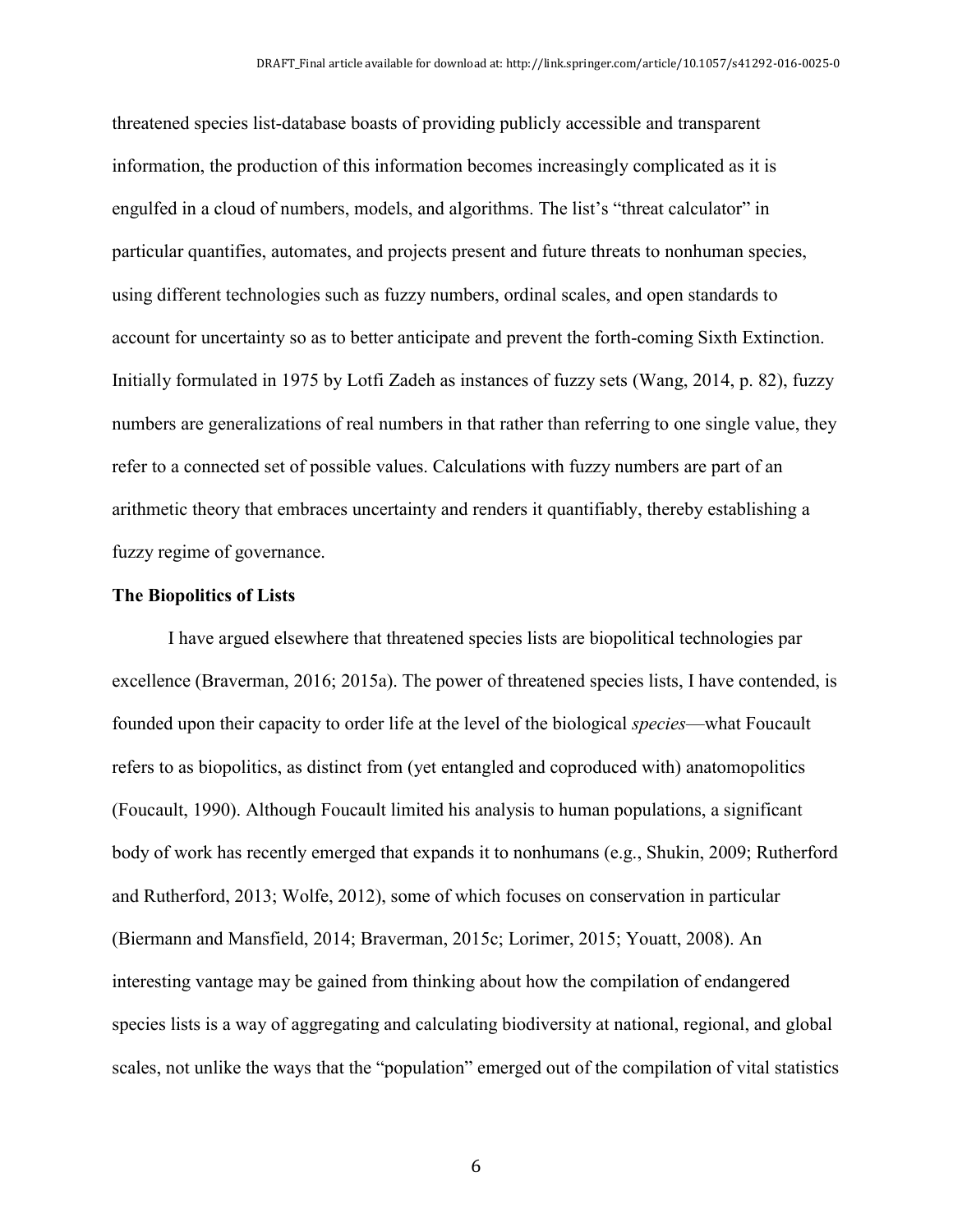and calculations of birth, morbidity, and mortality rates. But whereas in the case of human populations, the problem of morbid death has lately given away to that of morbid living: to a focus on "the quality of lived lives" and the "governmentalization of the living" (Wahlberg and Rose, 2015, p. 62), the discourse of species endangerment is still in the precursor stage, whereby the population-species serves as the central object of study, categorization, calculation, and ranking.

Of the various possible units of conservation, the project of thinking and governing through regimes that focus on *species* arguably lends itself most effectively to mainstream conservation's goal of preventing loss of biodiversity and extinction. Species are the core units by which biodiversity is measured and defined. The species unit enables both an abstraction—a grid over the Linnaean kingdoms (Foucault, 1970)—and an embodiment: a way of putting a singular and legible face on far less concrete conservation concepts such as ecosystems, habitats, and populations (Braverman, 2015a, p. 22). "The world of biodiversity data is radically singular," Bowker reflects (2000, p. 649). Furthermore, since humans understand themselves primarily as an exceptional species and therefore both relate to, and differentiate themselves from, other species, the project of classifying species has been central to the taxonomic ordering of the natural world (Braverman, 2016).

Indeed, for many conservation scientists the species is the foundational ontological unit through which (nonhuman) life can be calculated and known (Sandler, 2012). Compiling lists of threatened species enables the arrangement of species according to their viability and mortality rates, thereby rendering them comparable. Through their en-listing, down- and up-listing, multilisting, and un-listing, nonhuman species can also be differentially governed, affirming and justifying which lives are more and most important to save (Braverman, 2016, p. 21). "It is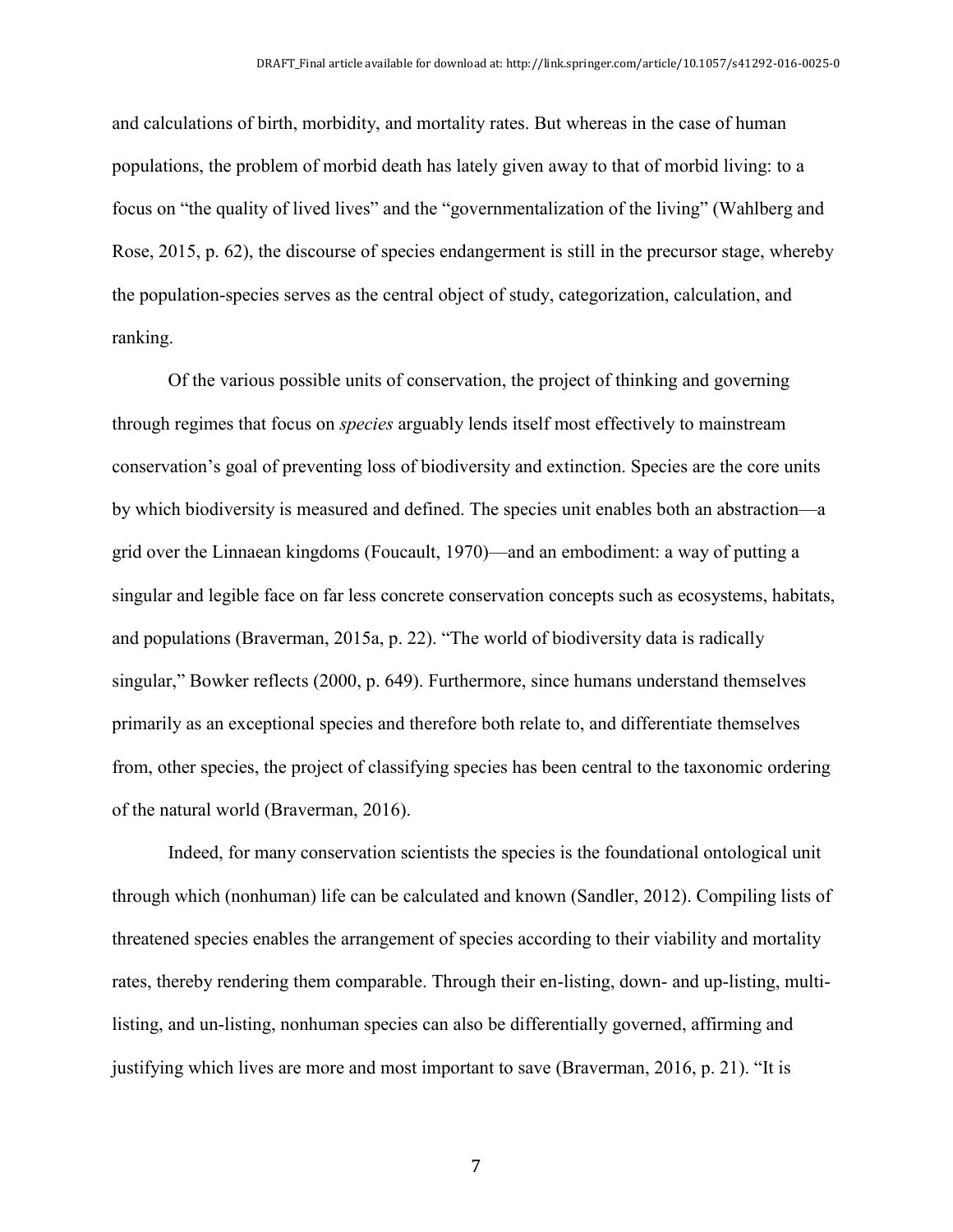important to identify those species that are endangered and those that are not," write conservation biologist Mark Burgman and his colleagues, "this being one of the parameters that determines the allocation of funds for protection of species." They explain that, "Lists are used to set priorities for conservation attention and funding, to elicit donations and votes in the political arena, and the number of endangered species is used as a benchmark in environmental reporting" (Burgman *et al.*, 2010, p. 102). Finally, the threatened species list also reifies the distinction between those who save (humans) and those who may be saved but who cannot save (nonhumans) (Braverman, 2016, p. 21).

At the same time, the potential death of so many species or other forms of life who are not rare, charismatic, or visible enough to warrant the threatened status designation—in Bowker's words, those "Things That Do Not Get Classified" (2000, p. 655)—falls outside the list altogether. As I have mentioned elsewhere, "[s]uch life forms are effectively 'list-less': incalculable, unmemorable, and thus killable" (Braverman, 2016, p. 23). But while much recent biopolitical work emphasizes thanatopolitics or necropolitics, this article adopts Foucault's affirmative stance on biopolitics, highlighting "the ways in which biopolitics can be more about life than death, about inclusion rather than exclusion" (Rutherford and Rutherford, 2013, p. 429). The fate of those listless species' lives who fall outside the realm of the threatened list does not configure into this account, which focuses instead on the viability and actionability of the listed.

Yet such a focus on the affirmative does not entail a disavowal of death. Quite the contrary, "to *make live* does not mean to avoid death altogether but to manage death at the level of the population. In a biopolitical regime, death is transformed into a rate of mortality, which is open to intervention and management. This transformation erases the fact that not all life is equally promoted" (Biermann and Mansfield, 2014, p. 259). Conservation management through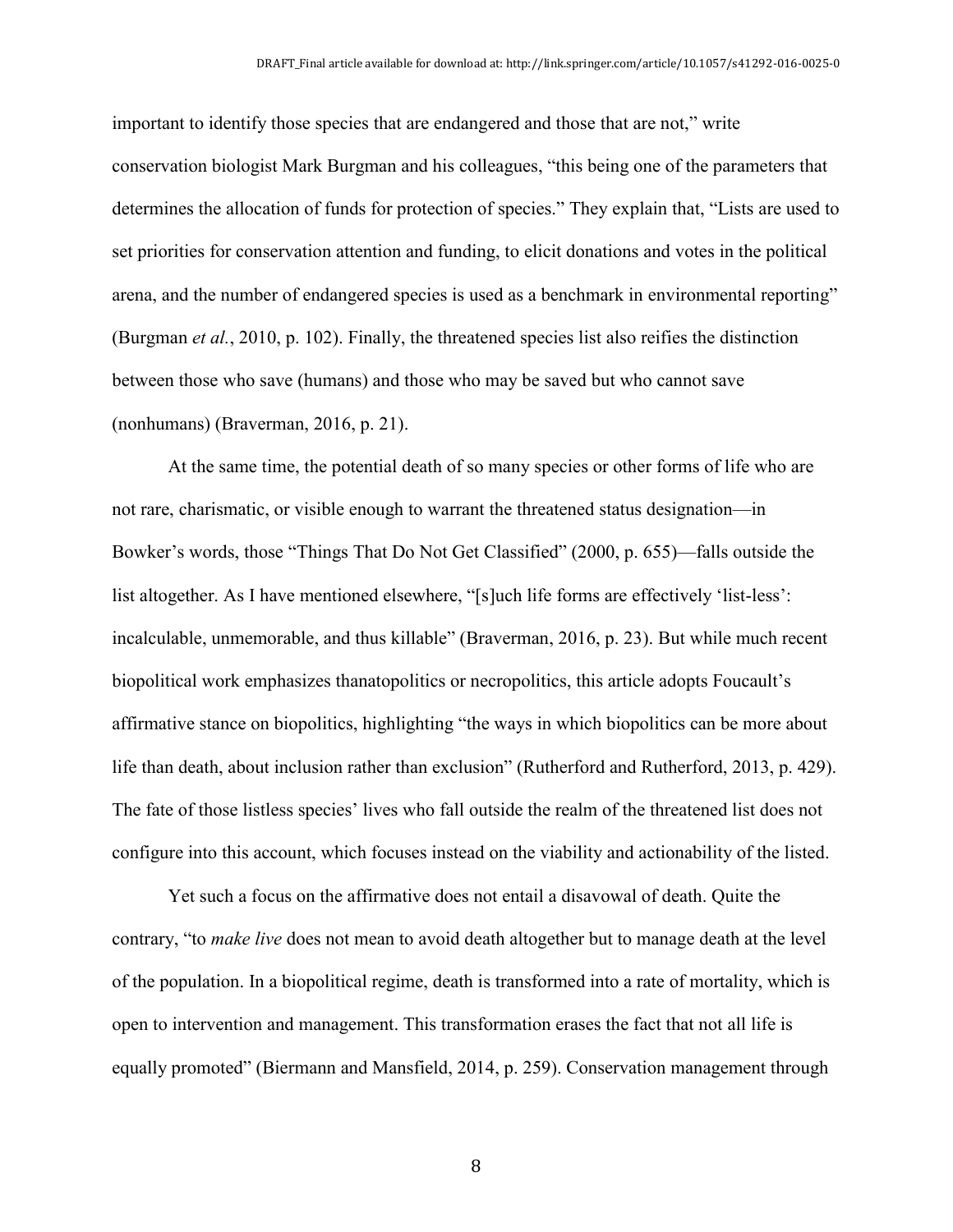species is especially potent because it corresponds more readily to the life-death binary than alternative conservation frameworks such as ecosystems. Ecologist Don Faber-Langendoen explains, accordingly, that "we think of extinction as a species term: there's a genetic pool that's gone when a species goes extinct" (interview). By contrast, ecosystems "don't really go away in the same way," he tells me. "Even if they fall apart, there are still pieces around." This is because "ecosystems are loosely organized entities, they're not highly organized like species, so there's always been a variety of approaches to classifying them" (ibid.). In light of their adaptability to biopolitical enframings such as mortality and extinction rates, and because they are both more visible and also lend themselves more readily to classificatory regimes and numeric calculations, species modalities have been the fundamental "elements of conservation" (Faber-Langendoen, interview), the central units for the scientific assessment of extinction risks. Accordingly, even when listers rank ecosystems (e.g., the IUCN Red List for Ecosystems and NatureServe's ecosystem assessments), their calculations are based on models that were initially developed for species (ibid.).

#### **Governing Threat through Lists**

The threatened species list's focus on species goes hand-in-hand with its modality of catastrophe governance, which seeks to identify and quantify present and future risks and threats to species with the goal of predicting and preventing their future extinctions. As the emerging security literature has shown, albeit mainly in the context of the terrorist attack, the definition and measurement of threat are central to the operation of anticipatory security regimes (Adams and Grove, 2007; Anderson, 2010a; 2010b; Aradau and van Munster, 2011).

How is threat defined and calculated in the context of species conservation regimes? British Columbia's Guidance for Threat Assessments presents a useful example. The Guidance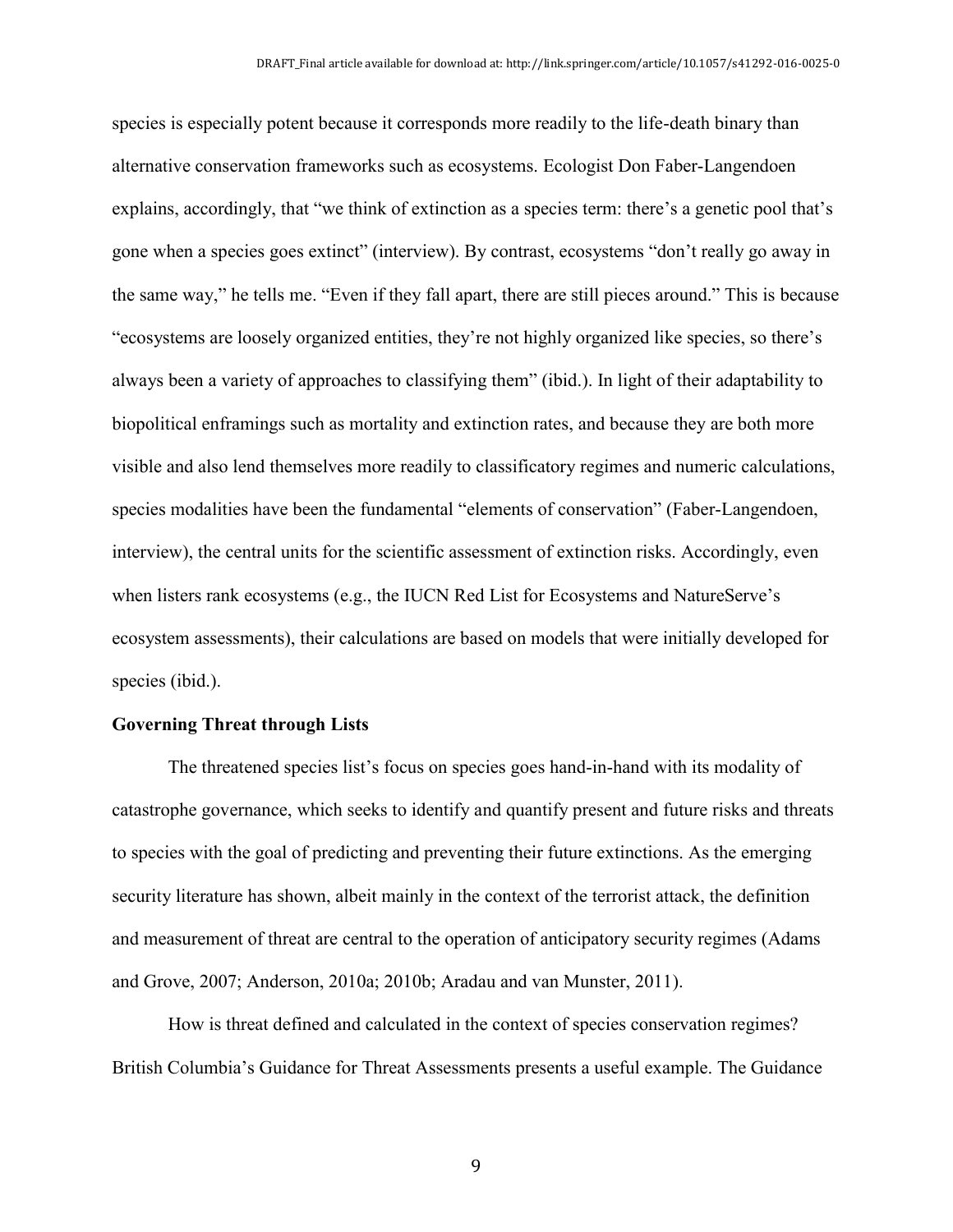relies heavily on both the Red List and NatureServe to define threats as "the proximate activities or processes that have caused, are causing, or may cause in the future the destruction, degradation, and/or impairment of the entity being assessed (population, species, community or ecosystem) in the area of interest (globe, nation, or subnation)" (British Columbia Guidance, 2014, p. 1). The Guidance qualifies, however, that "for purposes of threat assessment, only present and future threats are considered" (ibid.). This disregard of the past makes sense, as conservation's listing project is "a performative process of rendering the future actionable" (Anderson, 2010a, p. 229).

In addition to the performative role highlighted by Anderson, however, my analysis emphasizes the list's biopolitical functions: it is through the list's detailed calculations of threat, and its production of hierarchical rankings of species lives based on this threat, that the project of making life is rendered actionable. To make it so, "expert knowledge needs to tackle its very limit: the unknown" (Aradau and van Munster, 2011, p. 6). As the security scholarship points out, risk (and threat) are different from uncertainty in the same way that "known unknowns" are different from "unknown unknowns." "'Unknown unknowns, 'expecting the unexpected,' 'imagining the unimaginable'—these all speak to the idea that while future catastrophic events need to be made actionable, they can't be planned for" (ibid., p. 107).

The Conservation Measures Partnership (CMP), a consortium of conservation organizations whose mission is to advance the practice of conservation by credibly assessing the effectiveness of conservation actions, focuses its assessments on "direct threats" (CMP, 2013, p. 12). Matt Muir of the CMP explains the practical advantages of this focus, and the relationship of threat to the unknown more generally:

[L]ack of knowledge never killed an elephant. Lack of knowledge may be an important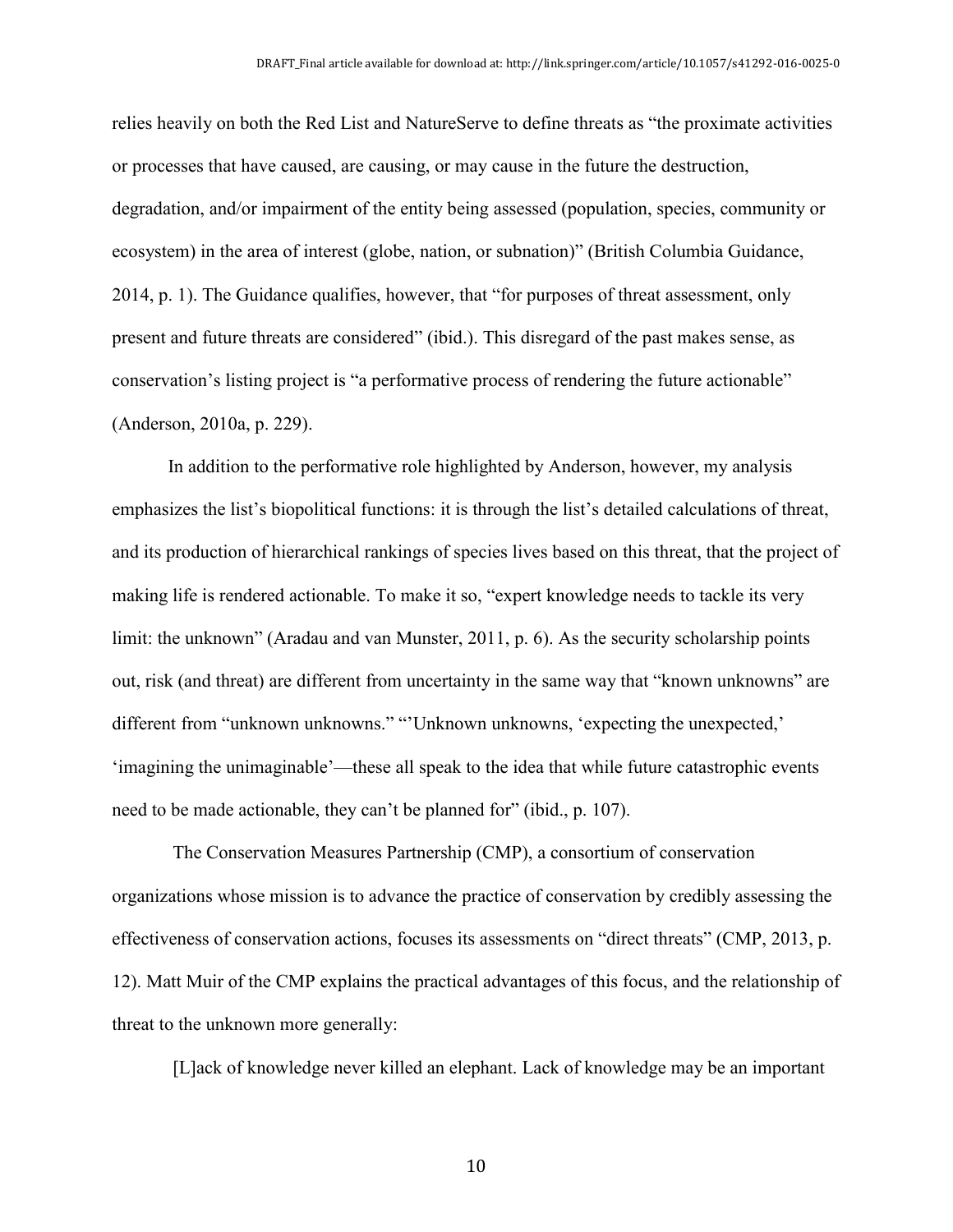factor or driver of something else that causes elephants to die, but we really want to make sure that our applicants and grantees can articulate what that thing is that kills elephants. Maybe it's [that] they're using a certain pesticide on their crops that is incredibly toxic to elephants.  $\ldots$  [W] hat we're trying to impact is the human behavior using that pesticide, [and not just general] ignorance and lack of knowledge (interview).

Muir therefore perceives threats as anchors that, through their materiality, can surpass the unknown. "They keep you sort of anchored to the ground as all these other currents swirl around you," he tells me. "Conditions are always changing on the ground," Muir continues. "There may be political changes, there may be funding fads." The focus on direct threats therefore "helps us understand what actually needs to happen, what *human activity* needs to change for the status of that conservation target to improve" (ibid.; emphasis added). Threat is what ties present to future through calculations that render the unknown known and actionable.

Tracing the ways in which threat is calculated also highlights how the nature-culture divide rears its multifarious head even in what seems like a technical and value-free enterprise (Braverman, 2016, pp. 28-32). For example, the threat assessment models studied for this project all emphasize direct threats by *human* activity; they do not include "biological features of the species or population such as inbreeding depression, small population size, and genetic isolation," which are instead considered "limiting factors." Defining the biological as a "factor" rather than as a "threat" resonates with traditional perceptions of agency as existing solely in the human realm, while biological attributes are deemed agentless. The British Columbia Guidance states along these lines:

For the most part, threats are related to human activities, but they can be natural. The impact of human activity may be direct (e.g., destruction of habitat) or indirect (e.g.,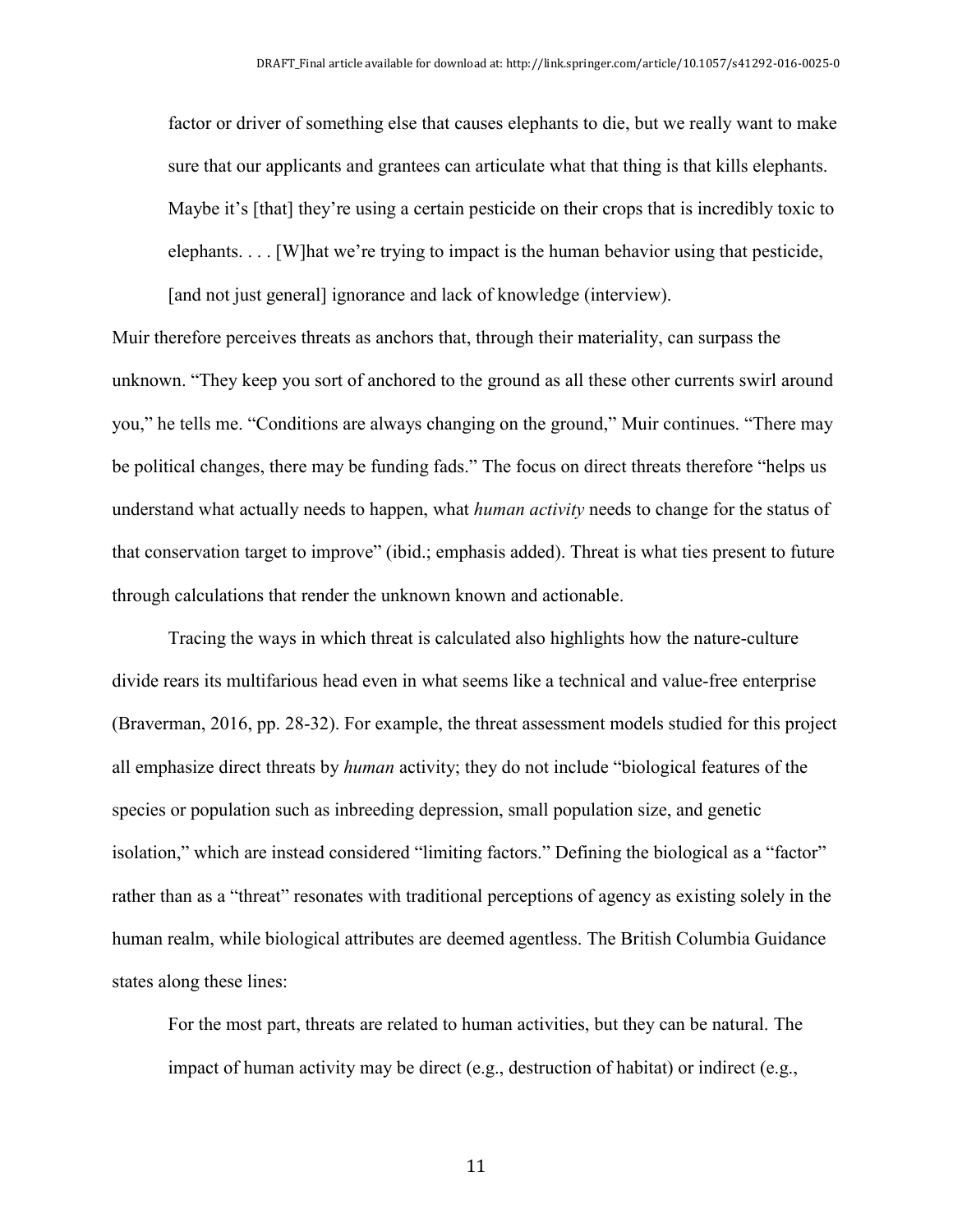invasive species introduction). Effects of natural phenomena (e.g., fire, hurricane, flooding) may be especially important when the species or ecosystem is concentrated in one location or has few occurrences, which may be a result of human activity. As such, natural phenomena are included in the definition of a threat, though [they] should be applied cautiously (ibid.; notes and citations eliminated).

As the Guidance clarifies, natural threats may be considered only if they are created or enhanced by human activity. Dave Fraser of British Columbia's Ministry of Environment explains that "natural threats are generally regarded as part of the milieu [that] the species evolved with. However, if the 'natural' threat is thought to be above background levels *or* a stochastic event can cause severe declines in the species, it would be ranked in the threats calculator" (Fraser, email communication). Matt Muir of the CMP reflects: "To be honest, I don't think I've ever worked on a project that has used that wiggle room of focusing-in on natural phenomenon. There are enough problems to deal with in the world that are caused by human activities that we don't need to go into the natural phenomenon" (interview). Faber-Langendoen remarks similarly in this context: "In the current environment we are such a big threat that you may as well spend your time thinking about human threats" (interview).

Although no longer taken at face value by many conservationists (as evident by Fraser's use of scare quotes when referring to "natural" threats), the nature-culture binary, embodied here in the idea that one can make clear-cut distinctions between human-induced and "natural" threats, nonetheless performs a prominent role in the particular calculations of threat and risk performed through species conservation databases and models. In contrast with Bowker's statement that "it is within the database that the nature/society hybrid so well described by Latour and Haraway is born" (Bowker, 2000, p. 661; citations omitted), I would thus contend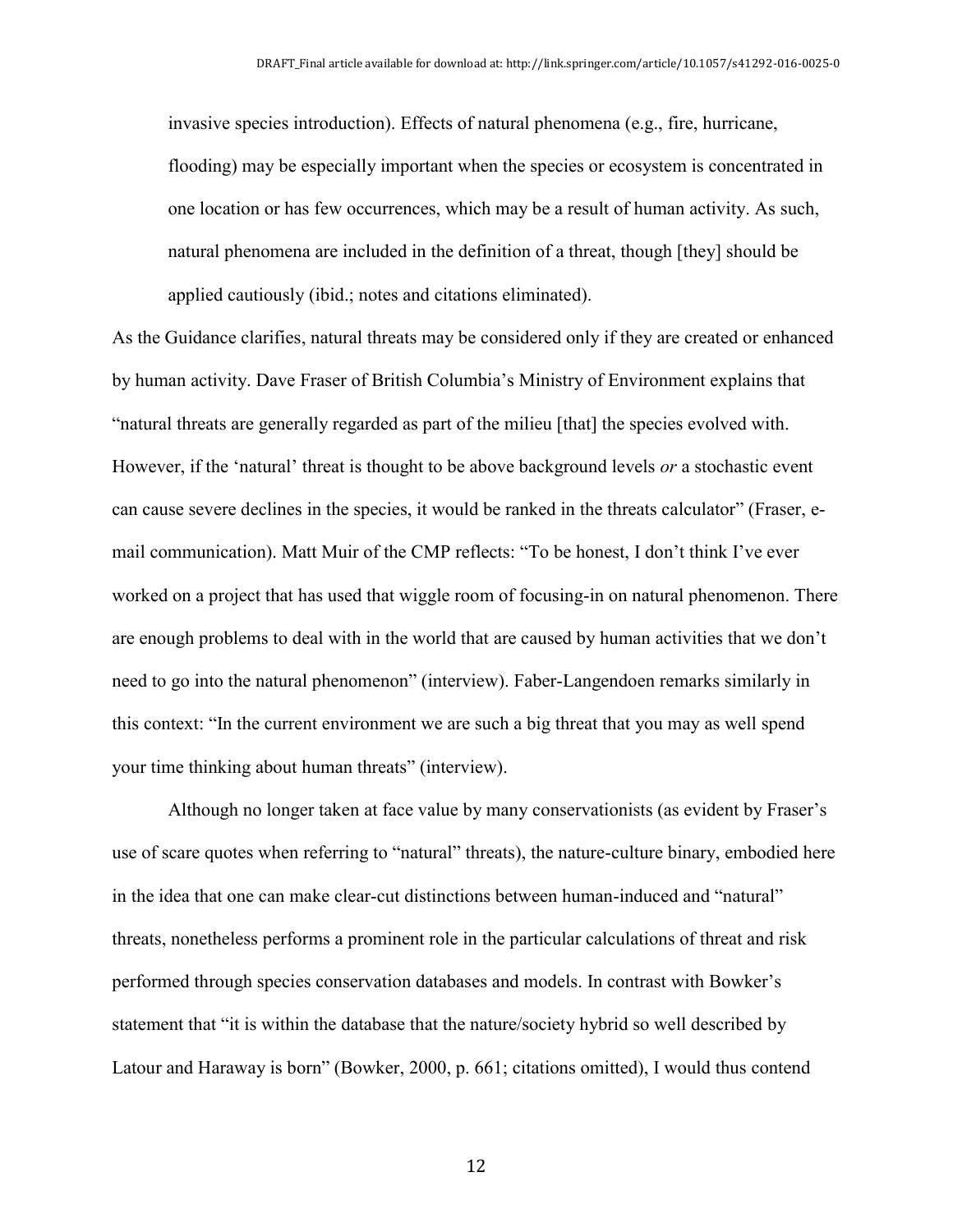that within the threatened list database the nature-culture bifurcation not only gets reinstated but is simultaneously obscured behind the list's technical calculations. In what follows, I will trace the processes through which the list has come to be so highly calculated.

#### **The List's Scientific Turn**

For the last five decades, the IUCN Red List has provided "a map of how to do conservation" (Lamoreux, interview). During this time, the nature of list-making has also changed considerably. Don Faber-Langendoen is a senior ecologist at NatureServe and has been involved in the IUCN's listing of species and ecosystems going back to the beginning of these projects. He tells me that "the sense that governments should prevent extinction was not something that really hit the radar screen until the 1960s and 1970s," at which point "governments suddenly needed to figure out which species were most at risk" (Faber-Langendoen, interview). This occurred, in his view, mostly as a response to novel legislative changes introduced into the political sphere, such as the United States' Endangered Species Act of 1973. Faber-Langendoen recounts the need to quickly respond to these statutory challenges: "We started out as a 'BOGSAT': a Bunch Of Guys Sitting Around a Table. Then we moved into the stage of saying, 'Well, let's make the discussion more transparent. Let's write down and record the ways in which we consider these factors'" (interview). Accordingly, in 1994 the IUCN radically altered its formerly expert-based and discretionary ranking system into one that is rule-based and quantitative, and finalized these categories and criteria in 2001 (IUCN, 2001; see also Mace *et al.*, 2008).

Red List scientists Georgina Mace *et al.* describe the rationales behind this quantitative reform, and behind the scientification of the list more broadly. In order to provide a global index of biodiversity and identify those species most in need of conservation attention, they explain,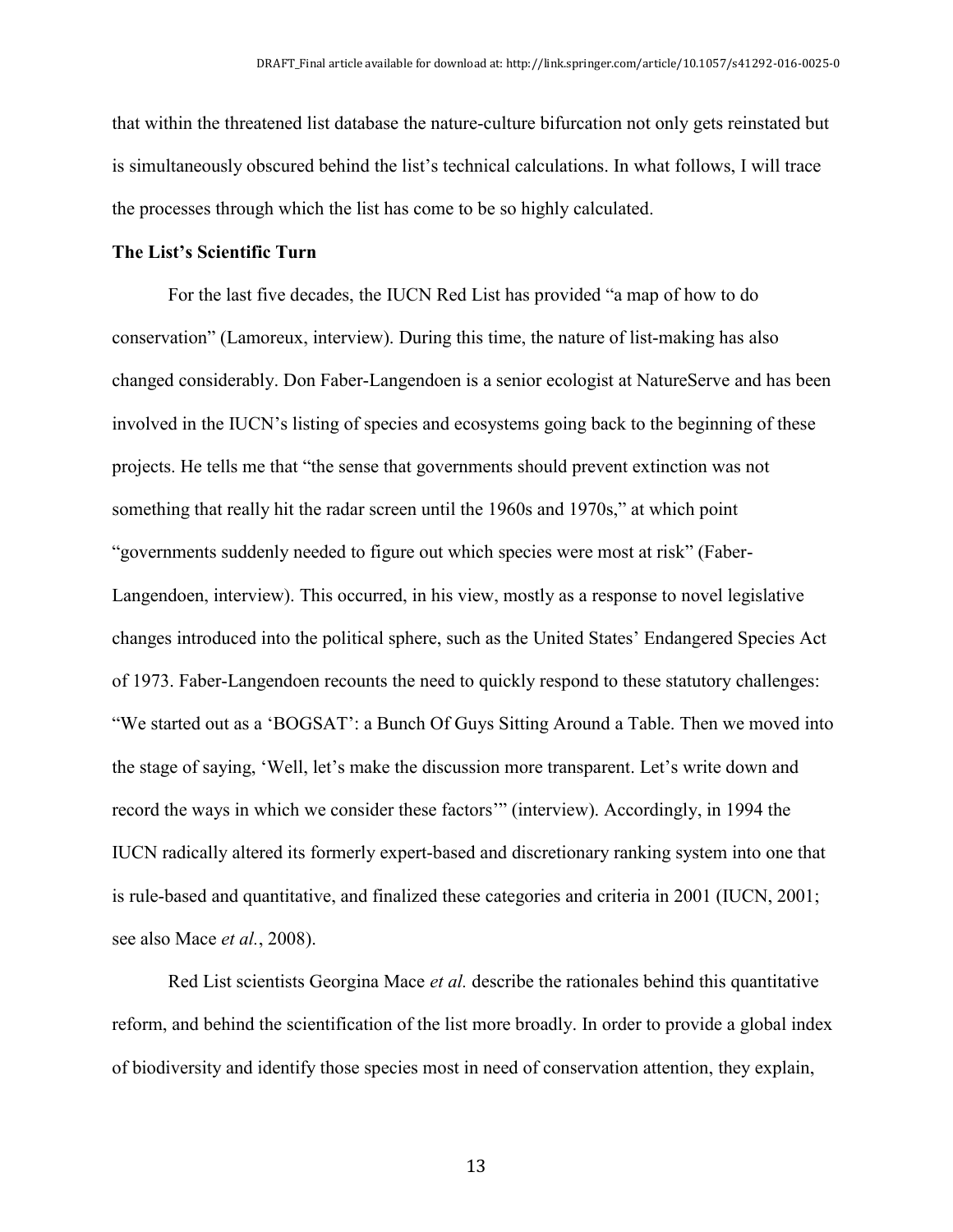"the classification system must be objective and transparent. It also needs to be applicable to a variety of species and habitats; standardized to yield consistent results independent of the assessor or the species being assessed; accessible to allow a variety of species experts to use it; scientifically defensible; and reasonably rigorous (i.e. it should be hard to classify species inappropriately)" (Mace *et al.*, 2008, p. 1427). Another Red List scientist writes that the list in its revised format is designed to provide "a standardized, consistent, and transparent method for assessing extinction risk, thereby increasing the objectivity and scientific credibility of the assessments" (Miller, 2013, p. 195).

The quantitative reform in threatened species governance has enabled a more global (geographically), universal (between species), and comparable (on both fronts) enterprise to emerge, at the same time making the list more globally actionable. These quantitative dimensions are also imbricated with other scientific characteristics of the list: objectivity, transparency, and repeatability. One scientist told me that this means that if another expert were to conduct the same assessment, she would reach the same result (Brooks, interview). The Guidelines for Appropriate Uses of IUCN Red List Data instruct accordingly: "The IUCN Red List is developed through contributions from a network of thousands of scientific experts around the world. . . . It uses a scientific process based upon objective criteria. Assessments are impartial, independent, and not politically driven. . . . The IUCN Red List is therefore a synthesis of the best available species knowledge from the top experts" (IUCN, 2011).

By emphasizing the strong correlation between scientific and global authority, the threatened species list transcends national politics, supporting a broad-scaled spatial and temporal mode of governance. Still, the mantra of the scientists involved in the listing project is that the list merely lists. The IUCN Guidelines emphasize, accordingly, that "the Red List should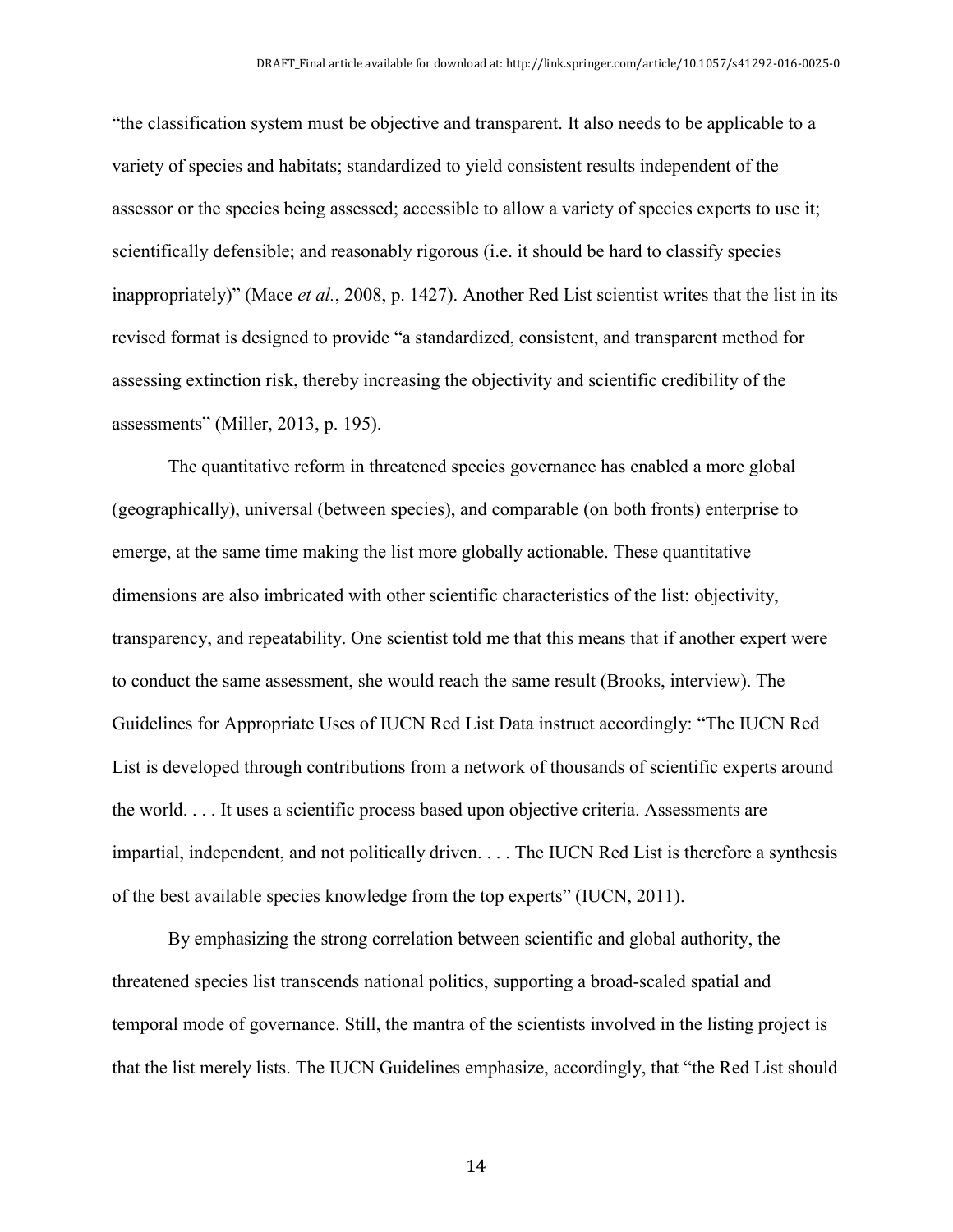not be interpreted as a means of priority setting. . . . The category of threat simply provides an assessment of the extinction risk under current circumstances, whereas a system for assessing priorities for action will include numerous other factors concerning conservation action such as costs, logistics, chances of success, and other biological characteristics" (IUCN, 2014, p. 17). Similarly, NatureServe scientists reject the idea that its scientific listing is sufficient for assigning protections according to the U.S. Endangered Species Act. "They're not policy," Don Faber-Langendoen tells me about NatureServe rankings. "They're information that's publicly available, and Fish and Wildlife Service can use it to inform their actual policy decisions about what's endangered versus what's common, et cetera" (interview). Kieran Suckling of the Center for Biological Diversity explains this insistence on scientificity on the part of threatened species list managers: "the IUCN and NatureServe see themselves as being critical to creating and upholding the scientific consensus which, through its mere existence, places pressure on political interventions in regulatory decisions. So they [must] keep [themselves] out of the regulatory nexus as much as possible" (e-mail communication).

Although by its very nature, the threatened species list assigns value and priority to endangerment (for why else would endangerment be its sole measure?), it is precisely to maintain the scientific power of its judgment that the list's administrators insist that it is valuefree. This insistence on the part of the conservationists that the Red List is never political but only scientific exposes the underlying ideal "that science describes nature (and nature alone) and that politics is about social power (and social power alone)" (Bowker and Star, 1999, p. 46).

#### **The Public Database-List**

To properly function as a biopolitical technology for future governance, the threatened species list must be founded upon, and must exist alongside, a meaningful database.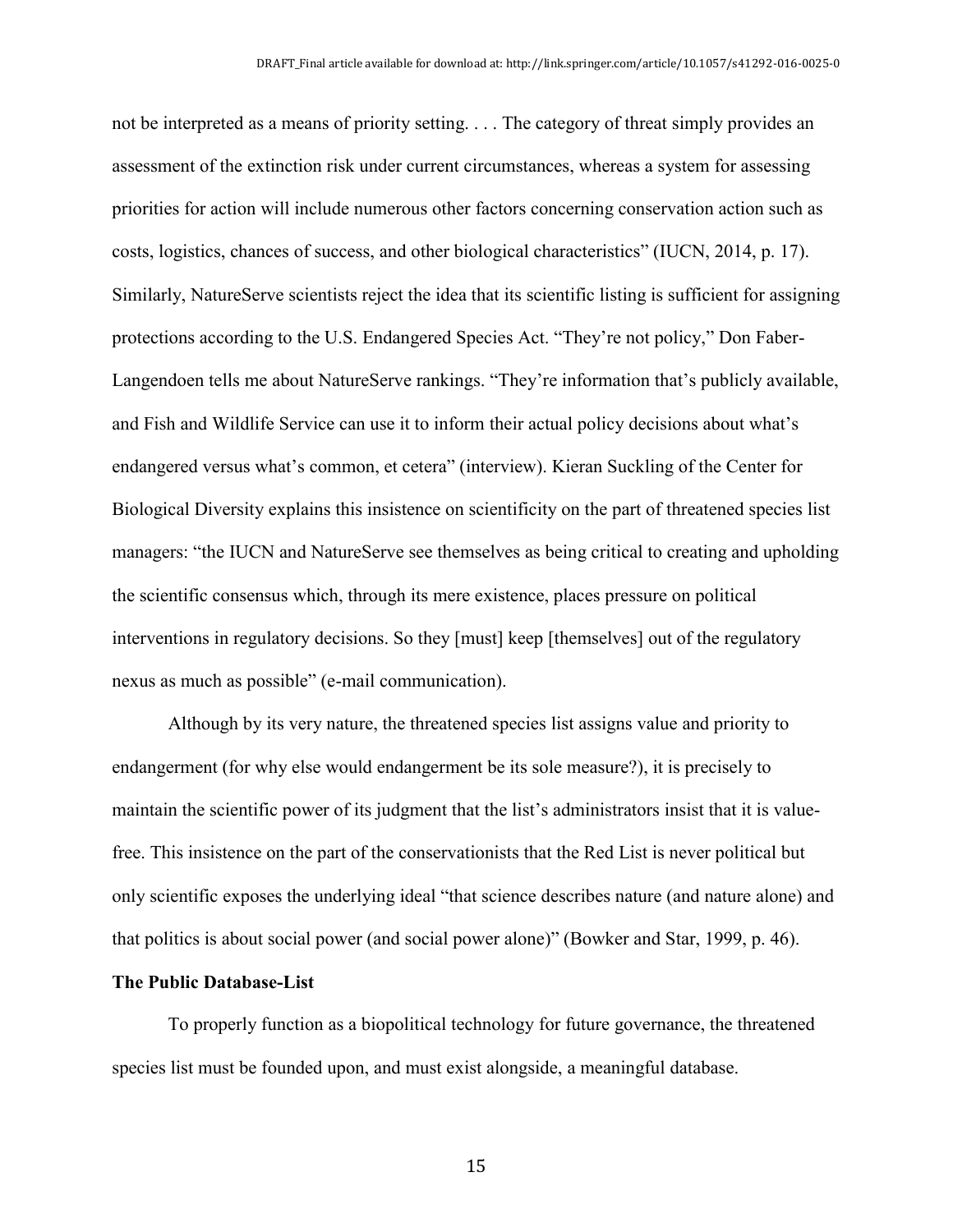Accordingly, each of the Red List categories contains a list of species alongside details of their conservation assessment, all publicly accessible in the Red List's online database. Similarly, the NatureServe Explorer is a web-based database providing public access to information on more than 70,000 plants, animals, fungi, and ecosystems in the United States and Canada, offering indepth coverage for rare and endangered species (NatureServe Explorer, n.d.). The NatureServe database includes conservation status assessments generated on state, national, and global levels based on information from dozens of state, federal, and institutional programs in Canada and the United States (NatureServe Strategic Plan, 2012-2016). As mentioned, NatureServe also feeds data into the Red List database, and the two organizations collaborate on ongoing assessments.

But the threatened species list is more than a database: in addition to its archival properties, the list ranks and hierarchizes, implying a set of priorities between species: the more threatened a species, the more valuable and grievable its members are. The Red List's category of Not Evaluated provides an interesting exception to its function as a list-database hybrid: although part of the list, this category includes no data (Brooks, interview). Mike Hoffmann is a senior scientific officer at the IUCN Species Survival Commission. He explains: "NE just indicates that no attempt to evaluate the status of the taxon has been made. In reality, any species not on the Red List (i.e., more than 90 percent of species) is NE" (e-mail communication).

At the same time, Hoffmann also clarifies that the Red List is not only about registering *threatened* species, but about registering *all* species. "You can't talk about the status of biodiversity globally unless you've assessed everything," he says. The Red List thus moves well beyond threatened species in its aspiration to map, measure, and assess *all* forms of life on earth. Simon Stuart, a key official in the Red List administration, articulates this aspiration when he and his colleagues describe two related initiatives: the Encyclopedia of Life and the Barometer of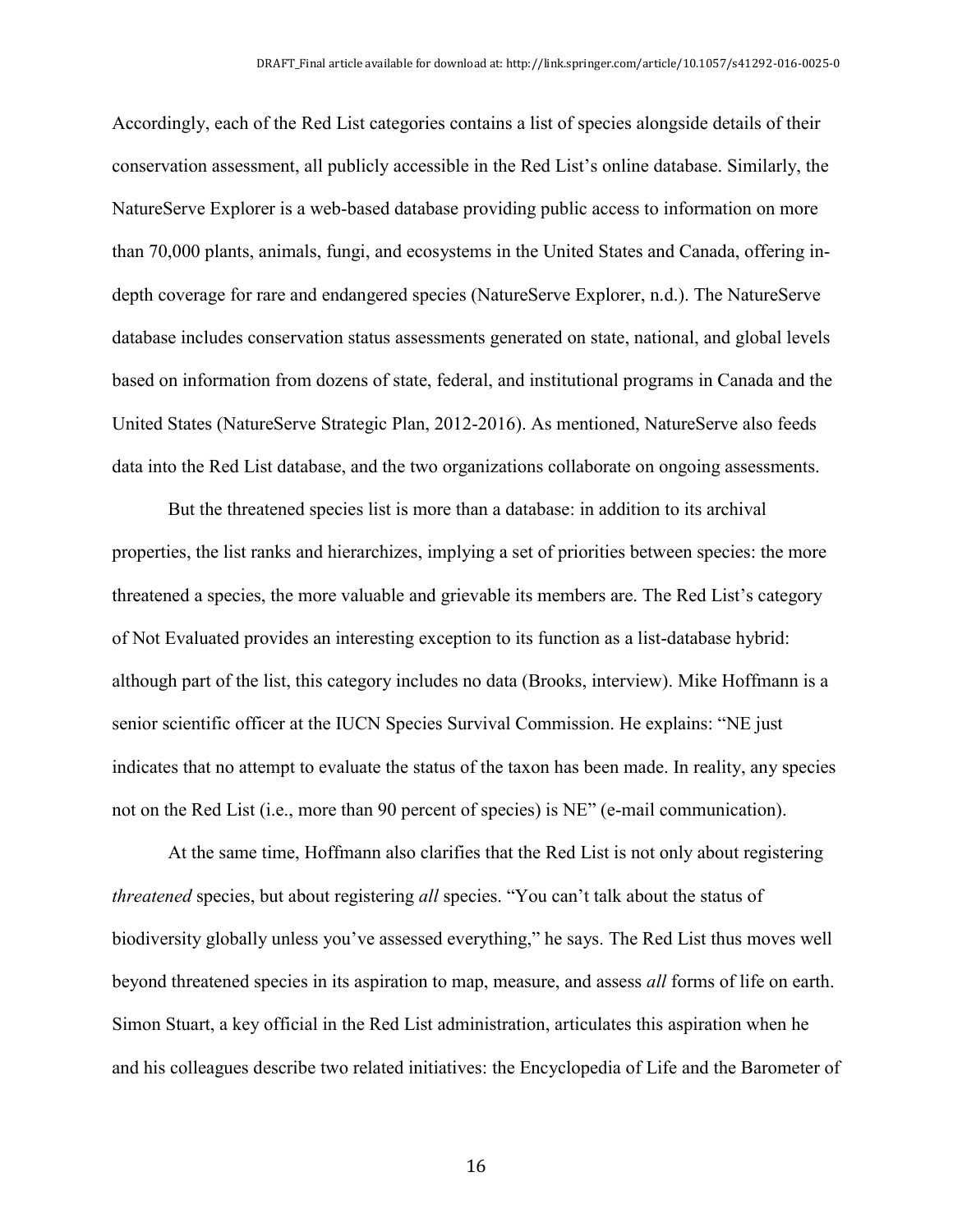Life. In their words:

The Encyclopedia of Life (EOL) [is] a powerful initiative, . . . documenting every known species. Essential though the EOL is, it needs to be complemented by another project, the "Barometer of Life." This initiative would need to unite taxonomists, biogeographers, ecologists, conservationists, and amateur naturalists in a coordinated exploration of global biodiversity, with an emphasis on identifying which species are threatened. While the EOL will provide a Web page on every species, the barometer would compile conservation-related data on distributions, threats, and assessments of extinction risk on a subset of species broadly representative of biodiversity as a whole (Stuart *et al.*, 2010, p. 177).

The logical platform for this barometer, Stuart *et al.* argue, is the Red List. Introducing the barometer into the list, they continue, would also help fix its current bias toward higher vertebrates. In their words:

The vast majority of species—including most plants, invertebrates, and lower vertebrates, and almost all fungi—are still grossly underrepresented. A more finely tuned barometer is within reach by expanding the taxonomic base of the Red List to make it much more representative of the diversity of life. We anticipate that a representative barometer will need to monitor the status of 160,000 species, roughly three times the almost 48,000 species currently on the Red List (ibid.).

One of the collaborators on this project is E.O. Wilson, who famously called scientists to "get on with the great Linnaean enterprise and finish mapping the biosphere" (quoted in Bowker, 2000, p. 645). In the context of the threatened species list, this imperial desire to know and govern the life of all species manifests in calculations of future extinction risks. Such calculations are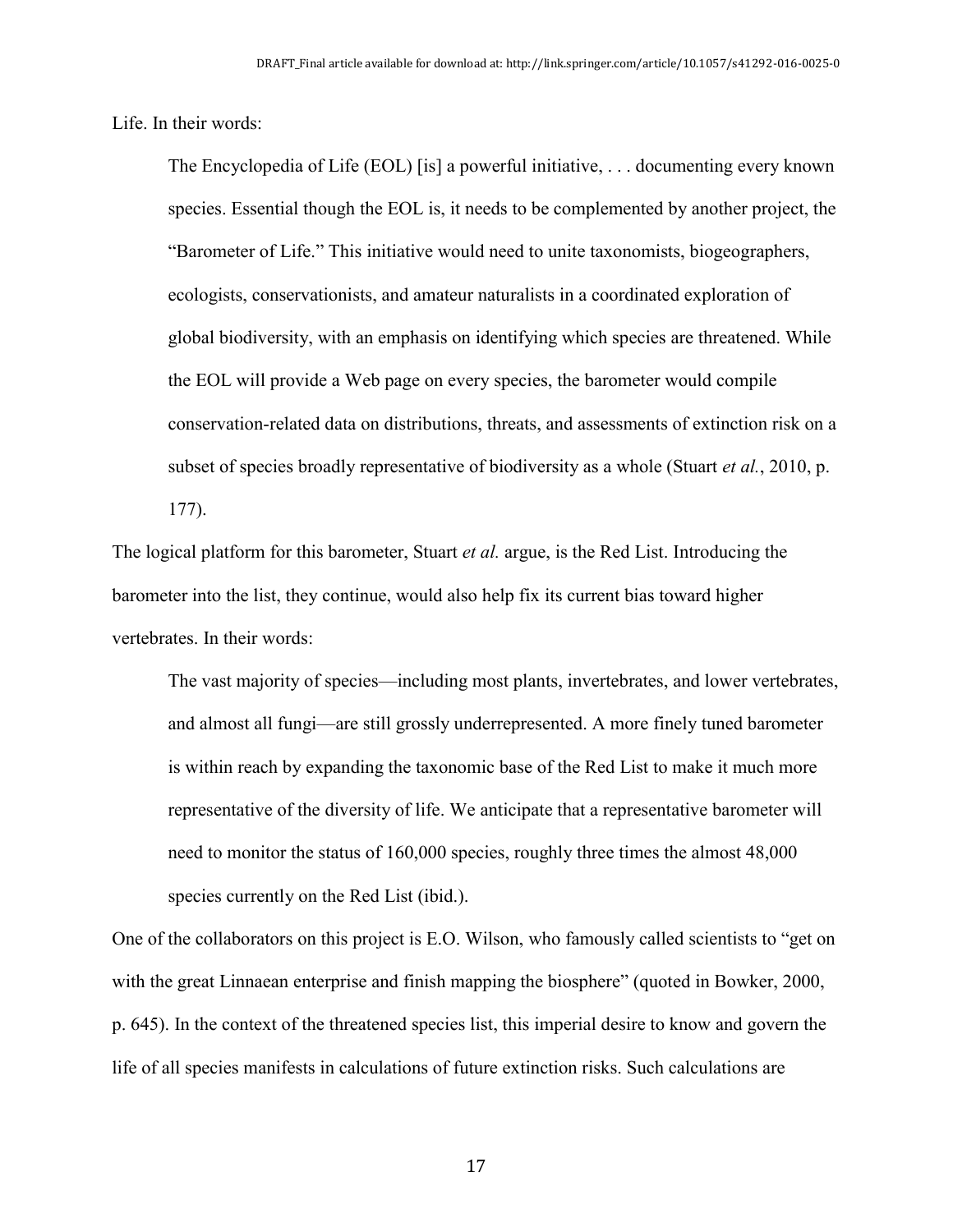performed by a veritable army of scientists who labor to assess each species' status.

#### **Assessing the Data: Uniformity and Bias in Listing**

The Red List's categories and criteria are meant to be "one size fits all"—they "apply to grasshoppers as well as blue whales," John Lamoreux of National Fish and Wildlife Foundation, also an active assessor in the IUCN Red List administration, tells me in an interview. Hoffmann tells me about the assessors that they vary greatly in both disciplinary orientations and geographic origin. "They might be field biologists, taxonomists, academics, government personnel, park managers, or any one of a number of people," says Hoffmann (interview). Nonetheless, he continues, they are trained to assess all species in a uniform manner. For example, the global assessment of mammals, which was completed in 2008, involved 1,700 experts. In the context of the IUCN, then, the process of "cooking" data has been carefully standardized and unified between the myriad "cuisines" to overcome its inherent "polyphony and polychrony" (INSERT SOURCE) enabling a globally-authoritative ranking system to emerge in the form of the Red List. The widely agreed-upon authority of the Red List thus invites a reexamination of Bowker's argument that "global panopticons are not the way to go in biodiversity data" (Bowker, 2000, p. 675).

To ensure the uniformity of the list's risk assessments, IUCN officials train assessors how to interpret the categories and criteria across varying taxa and geographies. According to Hoffmann, the biggest source of bias is when certain scientists want to list "their" species as threatened, "because they're worried that if it's not, they're not going to get money." The reverse also happens, with researchers who prefer a Least Concern listing, "so that they can collect their species, put it in a specimen jar, and do research on it." "Our job," Hoffmann tells me, "is to be the neutral, objective, adjudicators of that process" (interview). IUCN's Standards and Petitions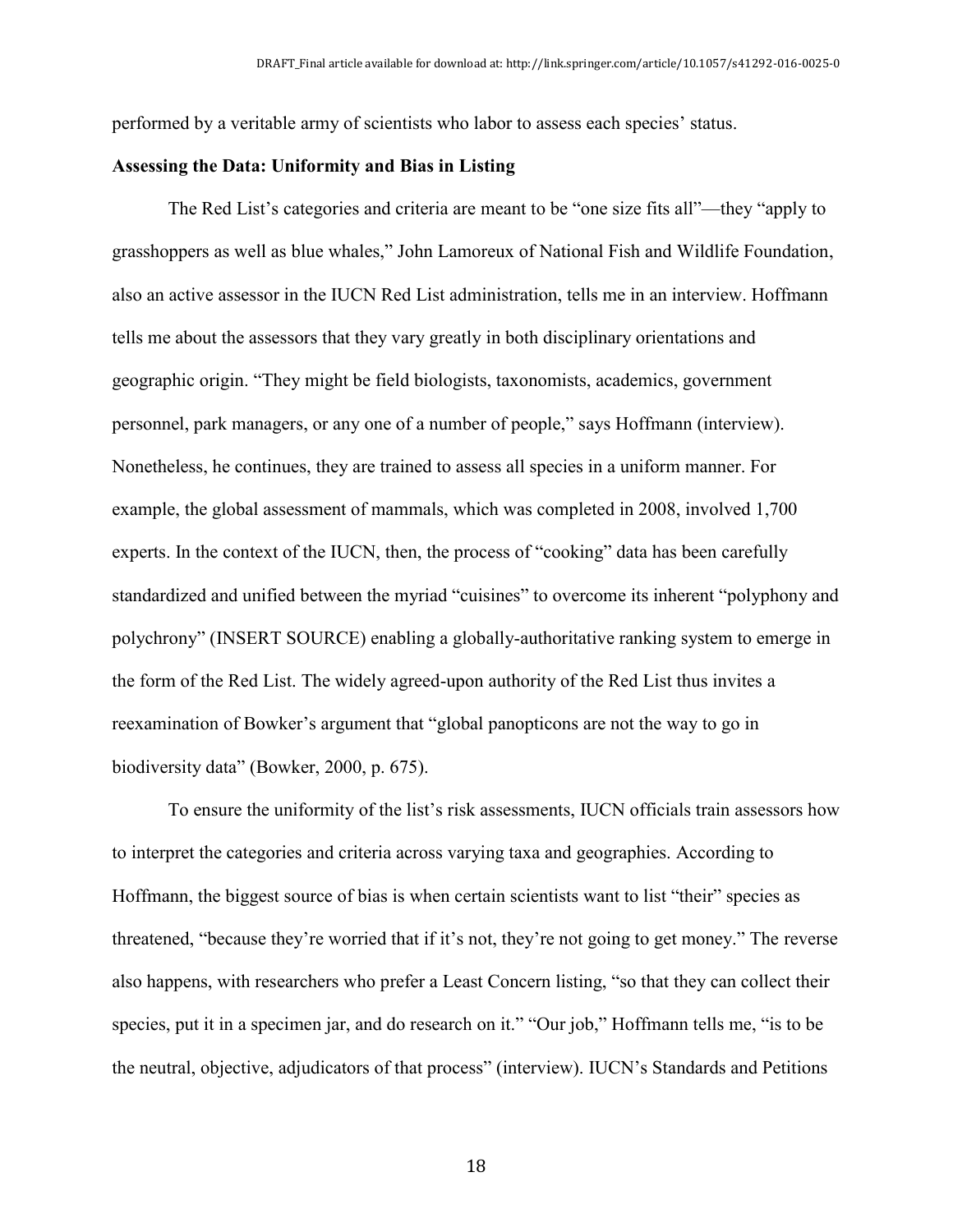Subcommittee adjudicates disagreements over Red List designations. The adjudicators are "the experts in the criteria, and what they say . . . would essentially be considered gospel" (ibid.).

Another central challenge to the Red List's uniformity, according to Hoffmann, is of assessors being either too evidentiary or too precautionary:

You either want perfect data, and therefore you are less likely to list something as threatened, so everything's going to go into Data Deficient, or you're very precautionary, you think everything's at risk, and so you throw it into a threatened category. Ideally, you want somewhere in the middle of those two things. . . . And so, to a large degree, we try to balance that by having experienced people on hand to guide the assessment process and by requiring some degree of training in the process (ibid.).

Since scientists tend to be very evidentiary by nature, Hoffmann continues, they often find it difficult to work with the Red List, especially in its growing tendency to use fuzzy numbers, i.e. ranges that depend on levels of uncertainty and confidence rather than hard numbers. To work around the difficulties, an administrative split between threat experts and species experts was recently introduced into the system (I will discuss this split, and the related use of fuzzy numbers, shortly).

#### **Modes of Calculation**

Calculation is at the heart of the threatened species list, establishing the connection between the biopolitical making and ranking of life and the future-oriented government of risk. As part of their scientific and quantitative turn, contemporary threatened species lists are founded upon a closed system of minutely defined categories and criteria, factors and ranks. Although both lists explored here, and endangered species lists in general, establish a biopolitical order of life that ranks species according to their projected risk of elimination, they nonetheless differ in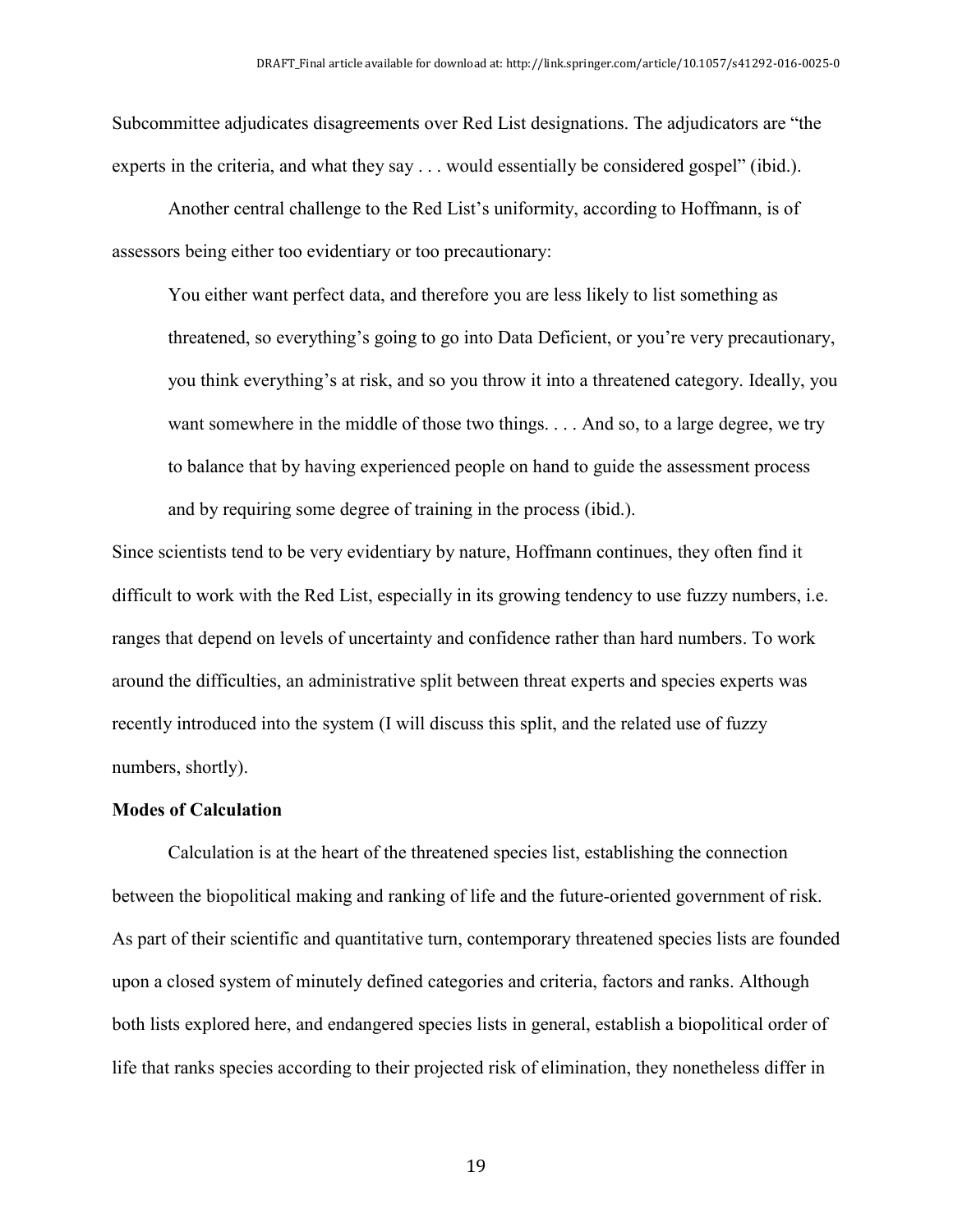their particular modes of calculation and thus arguably also in the values that determine their specific biopolitical rankings. This section will explore these discrepancies in the two lists' calculations of threat, contending that NatureServe's model presents a more futuristic and actionable approach in its fuzzier configurations, while pointing out that the Red List is gradually moving in the same direction.

The Red List classifies taxa into nine categories: Extinct (EX), Extinct in the Wild (EW), Critically Endangered (CR), Endangered (EN), Vulnerable (VU), Near Threatened (NT), Least Concern (LC), Data Deficient (DD), and Not Evaluated (NE) (IUCN, 2014). The three IUCN Red List threatened categories are: Critically Endangered, Endangered, and Vulnerable. The system consists of one set of criteria that are applicable to all species and that measure the symptoms of endangerment across the board. Five criteria, A through E, are used to classify a taxon within these categories. The criteria are: A) a reduction in population size; B) a small, reduced, fragmented, or fluctuating geographic range; C) a decline in size of an already small population; D) a very small or restricted population; and E) a quantitative analysis indicating the probability of extinction. To be listed as Critically Endangered, for example, a species must decline by 90 percent or more, cover less than 100km<sup>2</sup>, or consist of fewer than fifty mature individuals (IUCN, 2001). A species need only satisfy one criterion to be assigned to this category.

Unlike the Red List, NatureServe does not use the breakpoints in the ratings as thresholds; rather, these points are viewed as nodes along a continuum of risk that can be evaluated jointly with values from other factors. To determine a species' threat status or rank, NatureServe assessors calculate ten factors that impact the species' risk of extinction or extirpation. The ten status factors are grouped into three categories: rarity (six factors), threats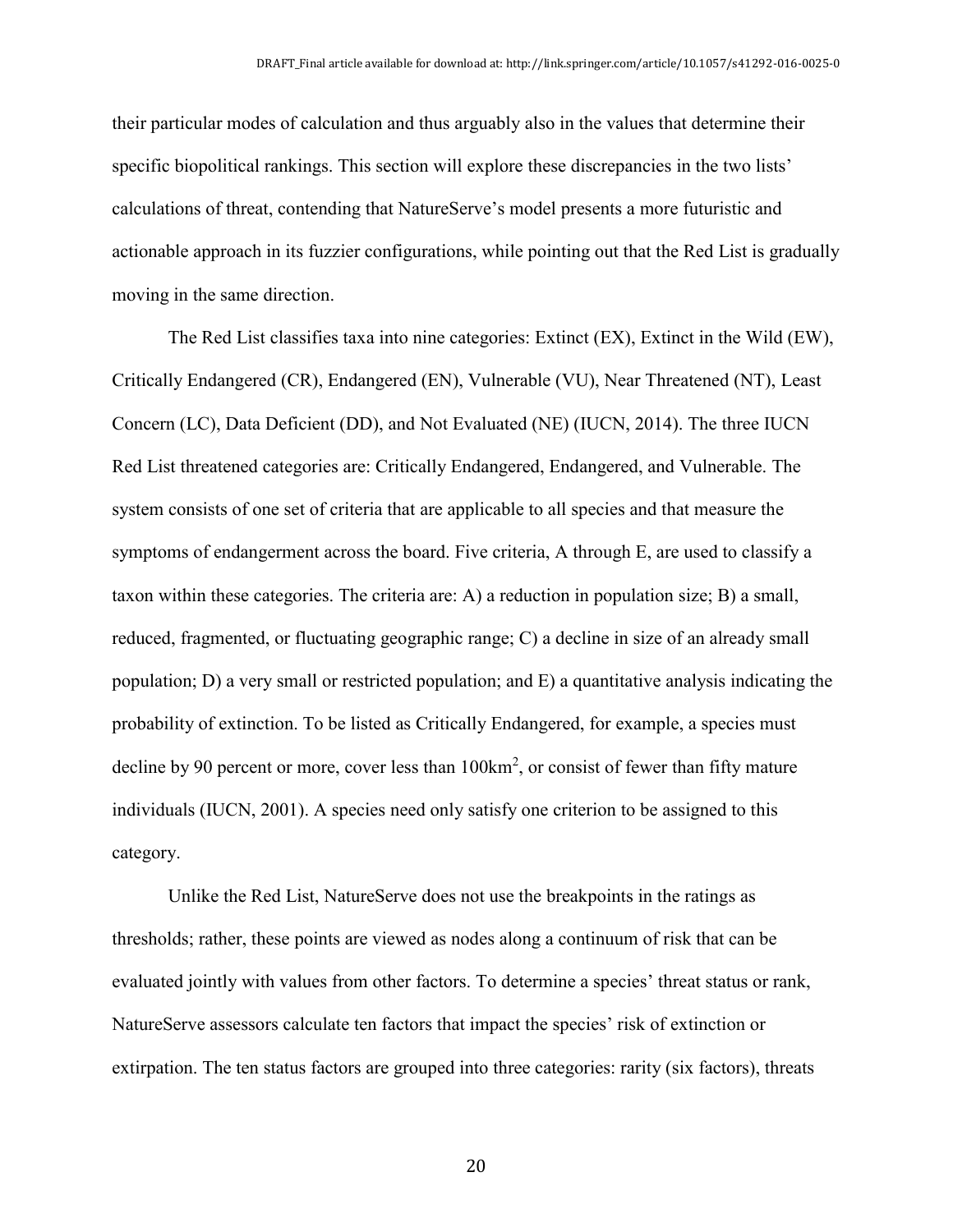(two factors), and trends (two factors). Each rank factor is given a point-score as well as a alphabetic rating (for range extent, for example, A to H quantifies the progressive range that a species covers, U represents Unknown, and Z represents Zero). For global element status, the final assigned conservation status rank uses the G1-G5 scale; an equivalent scale is assigned for national and subnational assessments. Finally, a GU status rank (G for Global, U for Unrankable) is assigned when there is not enough information to assess a species conservation status, or when the information for multiple factors is too imprecise (Faber-Langendoen *et al.*, 2012, p. 1-2).

#### **Place Figure 1 here:** *Ursus maritimus* **(polar bear) is ranked G3 (Vulnerable) by NatureServe's status assessment.**

Faber-Langendoen explains some of the differences in how NatureServe and the IUCN Red List calculate the particular ranking of a species' risk of extinction:

IUCN uses the five major criteria and they make an assignment for each. Whichever one is most at risk determines the overall rating of the species. . . . Whereas in NatureServe we use what we call a "Weight of Evidence" approach, where we look at all the criteria that we have, and we actually have eight primary ones and two secondary ones, and we roll them together to look at the overall evidence, and that produces our assessment category (interview).

NatureServe's weighted system takes its ten factors, and enables the user to mathematically advantage those factors considered to have greater influence on a given category (threat, trend, or rarity) when determining the category's sub-score. This ultimately, of course, affects the overall ranking [REPHRASE]. For example, the category "rarity" weighs more than the category "threats" in a relationship of 70:30 (Faber-Langendoen *et al.*, 2012, p. 19). Hence, whereas the Red List uses categories and criteria as a hard interval ranking, NatureServe works with softer and fuzzier boundaries that arguably enable a more dynamic and flexible mode of biopolitical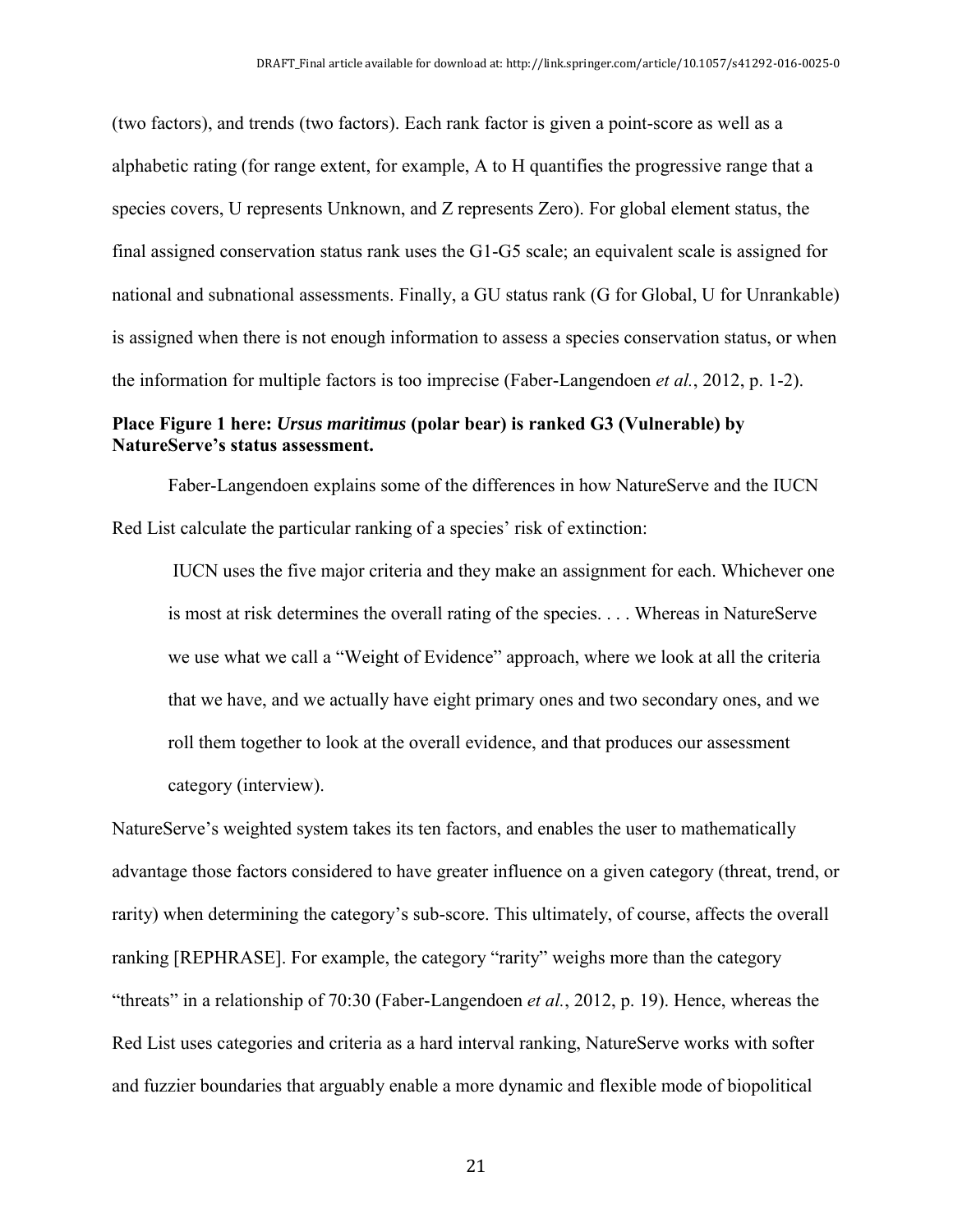governance.

**Place Figure 2 here: A comparison between NatureServe and the Red List. Source: Master et al.. 2012: 54. Footnote 1 referenced in the table explains that, "Species ranked GXC and GHC are presumed or possibly extinct in the wild across their entire native range, but are extant in cultivation, in captivity, as naturalized population (or populations) outside its historical native range, or as a reintroduced population not yet established. The C modifier is only used with status ranks at a global level, and not at national or subnational levels. Similarly, IUCN's EW status is only used at a global level." Source: Master et al.. 2012, p. 54.**

NatureServe's use of ordinal scales is another aspect of its inclination toward fuzzy governance. The ordinal system means that although an A rating represents a greater risk of extinction or extirpation than a B rating, the magnitude of the difference is not specified. Although ordinal scales provide less resolution and make it more difficult to combine factor ratings, they are useful in particular settings because they do not require knowledge of the precise numeric distance from one category to the next, or to the endpoint, as conservation scientists typically do not know exactly how far apart the attributes are from each other. In other words, the ranks do not provide the precise quantity of "peril" between the categories of "imperiled" and "critically imperiled"; instead, one only needs to rank species as more or less imperiled than others, thereby ranking the categories on a linear scale according to their relative risk of extinction (Faber-Langendoen *et al.*, 2012, p. 1-2). The use of ordinal scales thus enables a differentiation of extinction risks along shifting lines that are meaningful to conservation practitioners (Sutula *et al.*, 2006, p. 168-9). The risk of extinction becomes an "ordinal variable," namely a variable that is both exclusive and intrinsic (Bernard, 2004, p. 47).

### **Place Figure 3 here: Value ranges for NatureServe's conservation status ranks (Faber-Langendoen** *et al.***, 2012, p. 21).**

Despite the differences between the two listing systems and the underlying normative preferences embedded in such differences, "we have worked hard to agree on the information that we're going to gather so that at least if we do a NatureServe assessment we can then use that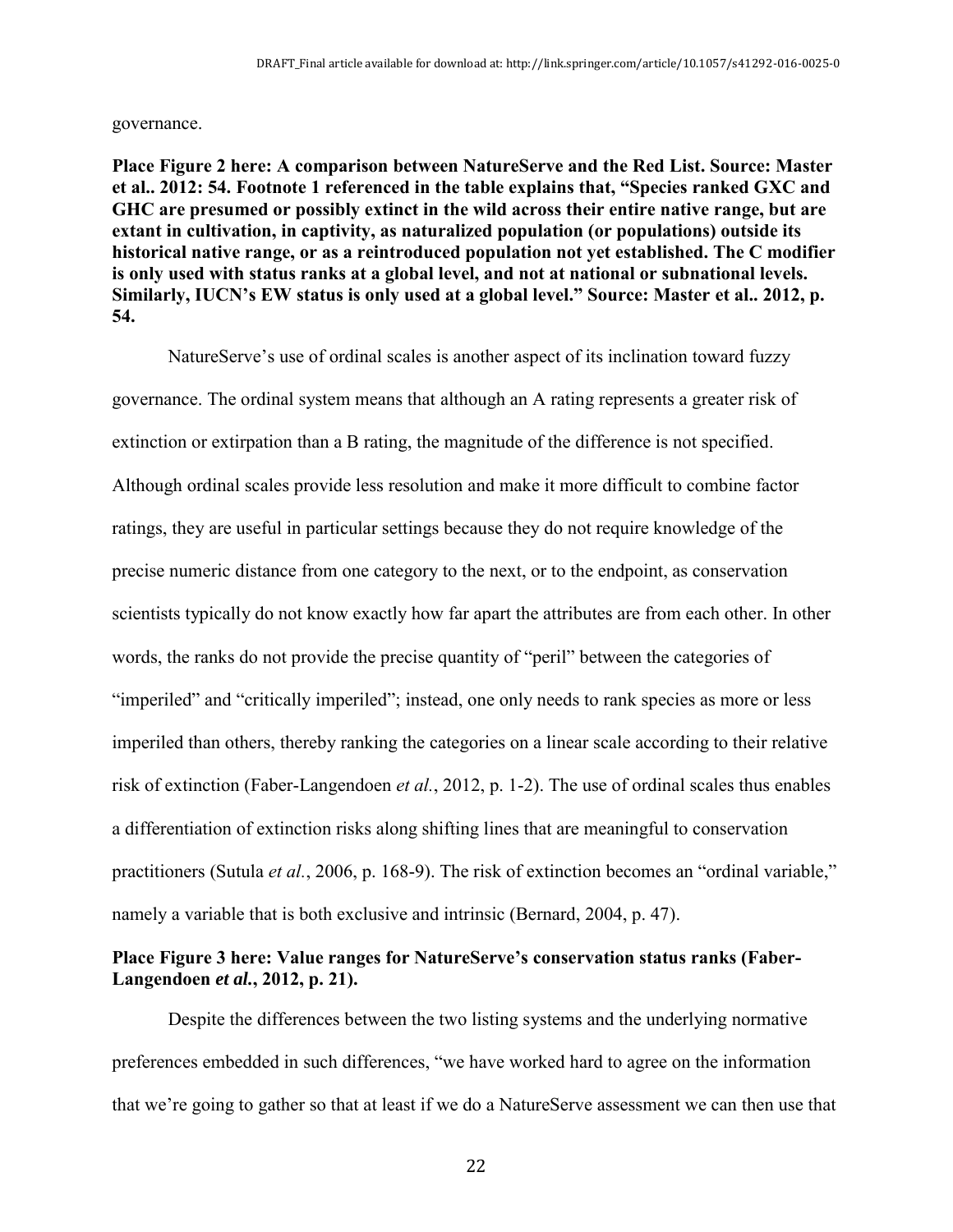same information to then feed it into the IUCN approach" (Faber-Langendoen, interview). Furthermore, since NatureServe functions as IUCN's de facto "red lister" in North America, "we end up producing ratings that are both NatureServe ratings and IUCN ratings," Faber-Langendoen tells me. Although he wishes that there was a "single data entry" approach, he notes that "currently we gather the information and we actually have to enter it into our approach and then enter it again with other information for the IUCN approach." "It's a little painful," he admits. So while each list has maintained its own complex administrative culture, list makers also strive to streamline and universalize their processes so that they can more easily create a network of interconnected lists that feed into each other (Braverman, 2016, p. 33).

#### **Governing Uncertainty through Fuzzy Numbers**

The move toward fuzzy numbers arguably constitutes the second, more recent, turn in threatened species lists' mode of governance. This move incorporates an earlier shift in mathematics toward a framework of "fuzzy mathematics" (Wang, 2014, p. 82). Put simply, instead of hard and fixed numbers, fuzzy numbers theory enables the use of estimates and probabilities as indications of uncertainty type and of confidence levels (Akçakaya *et al.*, 2000, p. 1004). A regime of fuzzy governance thus emerges the result of the need to better harness the unknown, a central component of futuristic governance. Fuzzy number models and their resulting information can be represented as triangular, trapezoidal, or rectangular fuzzy graphs, depending on the level and type of uncertainty in each case (ibid.). Such models are applied to varying degrees by the listing scientists. While NatureServe is already moving toward fuzzier governance, as described above, an article from 2010 calls upon Red List administrators to similarly apply "fuzzy sets" to deal with some of the problems that arise from uncertainty.

Scientists have identified two types of uncertainty in the listing process: epistemic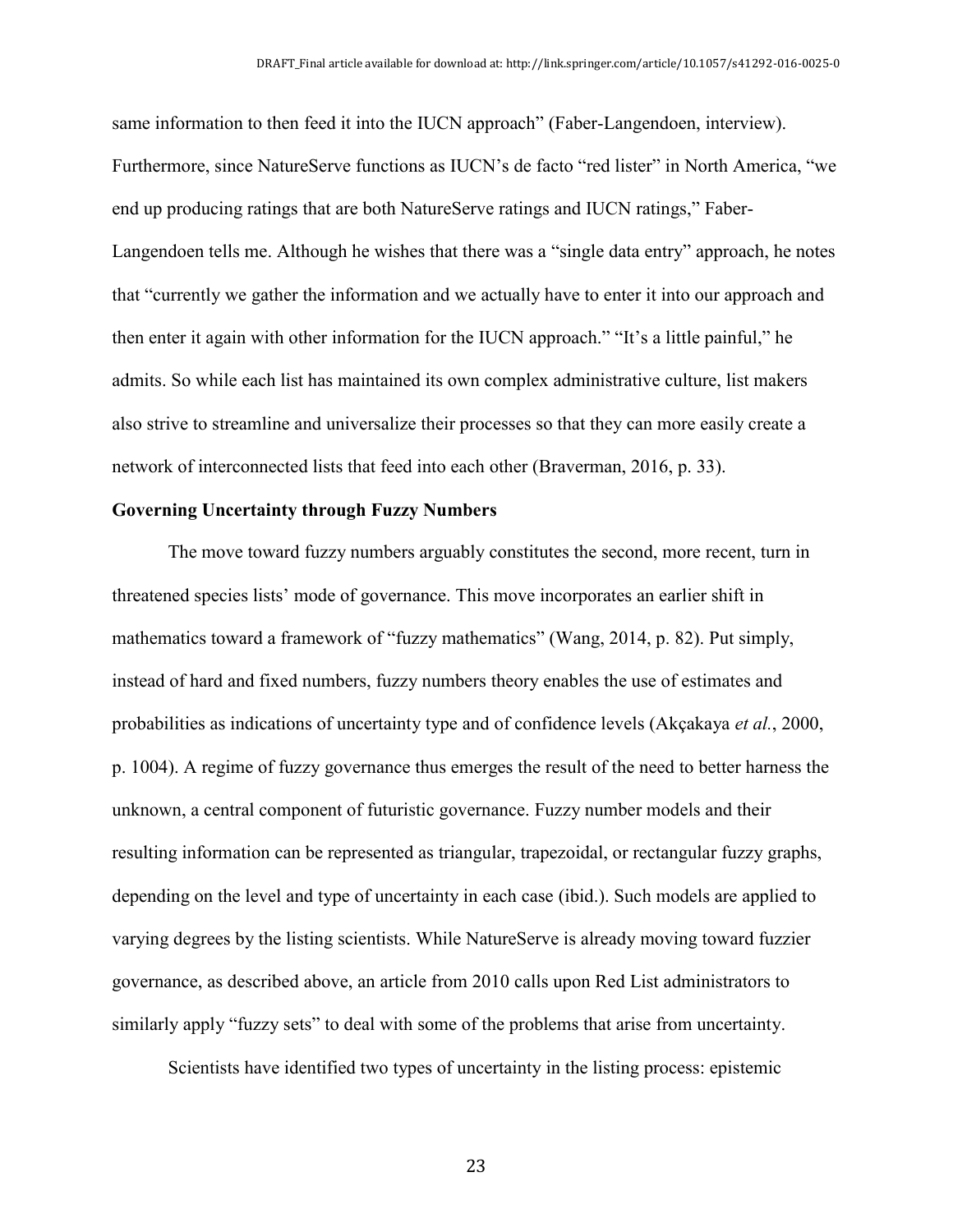uncertainty—i.e. the uncertainty arising from incomplete data, limitations of measurement accuracy et cetera—and vagueness, which they define as the existence of borderline cases arising from language (Regan *et al.*, 2000, p. 101). They explain about the latter type of uncertainty:

Consider the vague concept "endangered." To most people, and most biologists, it means to be in danger of extinction, to be vulnerable to loss. One way of creating a tractable definition of a vague concept such as "endangered" is to simply draw a line. So that a species is deemed endangered if it has less than n members, then removing one member will turn a non-endangered species into an endangered species […]. The term "endangered" is now a technical term defined to mean "less than n members," quite a different meaning to that found in a dictionary or understood by most people (ibid., p. 102).

The problem with the Red List, according to these scientists, "is that there really ought not to be sharp boundaries between the various IUCN categories" (ibid., p. 103). "In practice," they write, uncertainty close to the boundaries of these classifications is resolved by applying the precautionary principle, under which the person classifying a species will err on the "safe" side and classify the species as critically endangered unless reasonably sure it is not. But such decisions are not always transparent, they are subject to individual interpretations of reasonable safety, and they raise the spectre of the manager being unable to distinguish between species that are "definitely" endangered and those that are only "perhaps" endangered. Fuzzy boundaries, however, are more forgiving with imprecise data. … [They] allow the separation of threatened and non-threatened species without providing sharp cut-off points (ibid., pp. 102, 103).

While it asks Red Listers to acknowledge the prominent place of uncertainty in their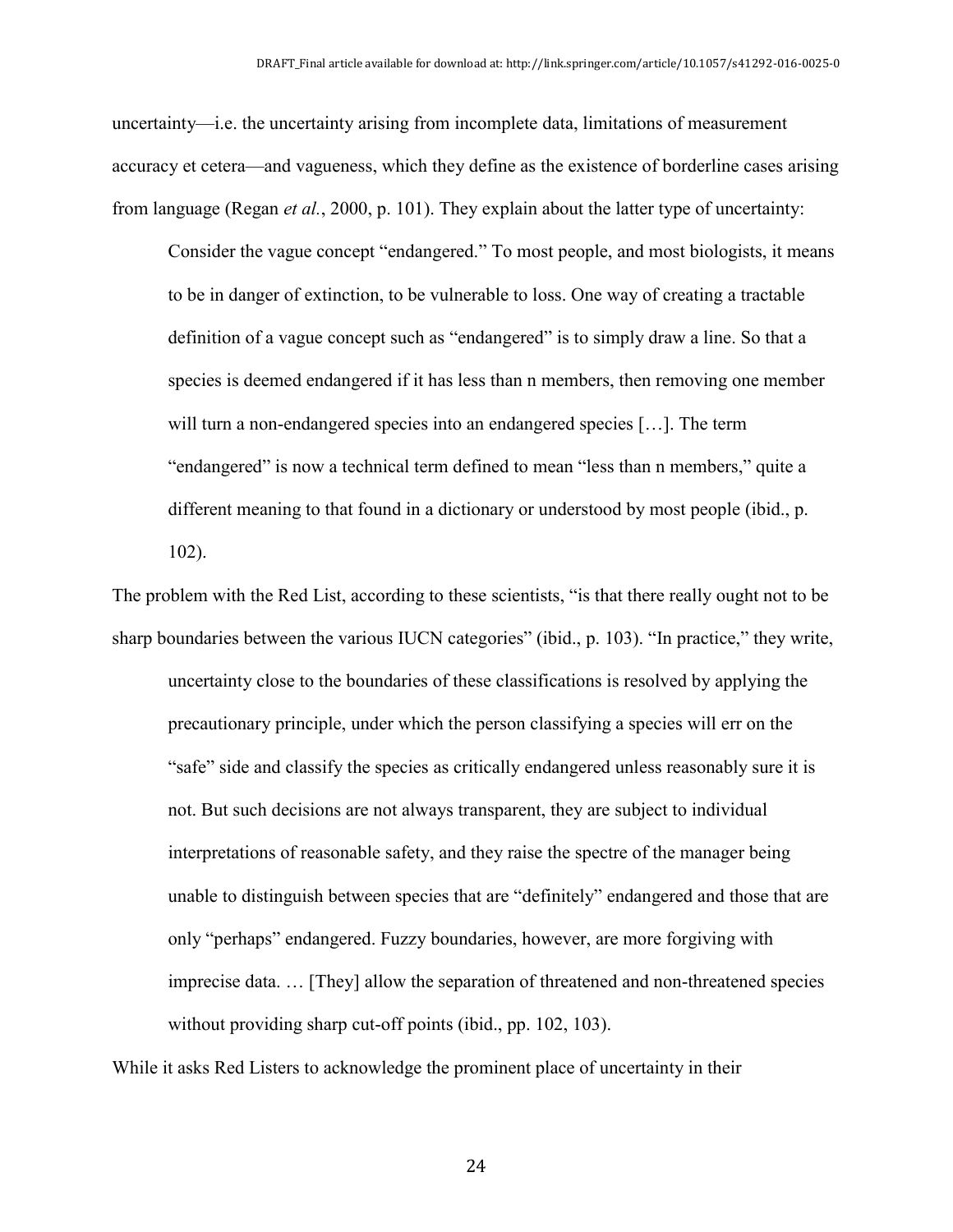calculations, this scientific account nonetheless defines unknowability only in terms of uncertainty, thereby neglecting other unknowns that are inherent to governing future catastrophe. Indeed, catastrophe "speaks to the limit of knowledge and radical unknowability. It allows us to consider how knowledge and its limits . . . intervene in practices of governing and subjectification" (Aradau and van Munster, 2011, pp. 5-6). The expansion of fuzzy governance by Red List scientists could become a model for thinking about how to incorporate the unknown risks inherent to governing future catastrophe into the listing system.

#### **"Species Experts" versus "Threat Experts"**

Largely, the move into the domain of the fuzzy is performed by scientists who are trained as generic experts in the listing process (herein, the "threat experts"). Although they are typically species experts in their own right, these generic experts do not participate in the listing process for their expertise on the assessed species (other species experts serve this purpose), but rather for their knowledge of how to make lists. Indeed, the growing complexity of listing processes and their enhanced algorithmization (as discussed below) necessitate increasingly prominent roles for threat experts in their production.

Both the use of fuzzy numbers and the division between species experts and threat experts were evident in the threat assessment of the mountain holly fern (*Polystichum scopulinum*) by the Government of British Columbia, which I observed in December 2014. During this assessment, educated guesses, ranges, and estimates were brought forth by the threat experts to manage uncertain knowledge. Hence, for example, instead of marking the fern's generation time as "Unknown," the threat experts suggested that the species experts identify a "good possibility" that they live between 10 and 20 years, thereby documenting the three generation time frame as 45 (triple the average between 10 and 20). More generally, the threat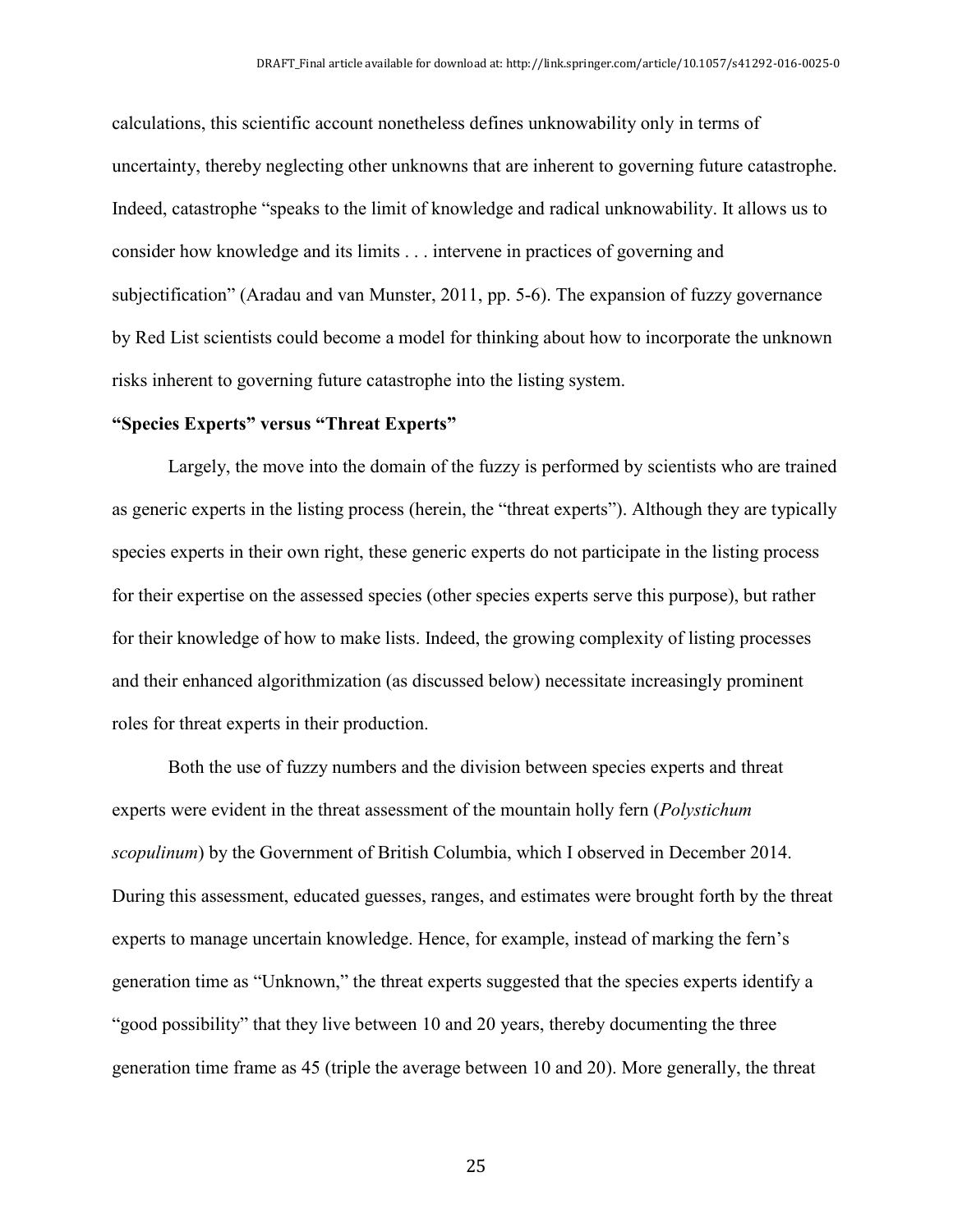experts guided the fern experts to adopt statements such as "there's a good possibility," "it's a hard thing to judge, but my personal opinion is [...]," and "it may be hypothetical, but I'd like to offer that […]." These statements exemplify the shift from hard numbers to the realm of fuzzy ranges and probabilities, especially when hard numbers are difficult to obtain. "The important thing," explains Muir of the CMP, "is to try not to be paralyzed by that lack of data but put your best estimate forward." To achieve this, the threat experts "push our comfort limits as scientists to make claims that, in our academic world, when we write a paper, we would be very hardpressed to say without giving a lot more evidence or a lot more sources of information" (Muir, interview). The concept coined by the CMP to reflect the necessary balance between strict adherence to scientific rules and procedures, on the one hand, and flexible and adaptive assessments, on the other, is "open standards." "We have developed these Open Standards so that they can be applied at any geographic, temporal, or programmatic scale," the CMP states (2013, p. 1).

The growing reliance on fuzzy numbers and open standards in the lists' administration has dictated a parallel increase in their reliance on algorithms. This algorithmization is evident, for example, in the adoption of the "threat calculator" by different threatened species list administrations.

#### **The Threat Calculator**

In March 2014, I attended the list assessment meeting of the Committee on the Status of Endangered Wildlife in Canada (COSEWIC). Since 1977, COSEWIC's 150 or so scientific experts convene twice a year to assess Canada's imperiled species. In 2003, the Canadian Species at Risk Act (SARA) mandated the government of Canada to consider COSEWIC's designations when listing wildlife species at risk. According to Dave Fraser, a government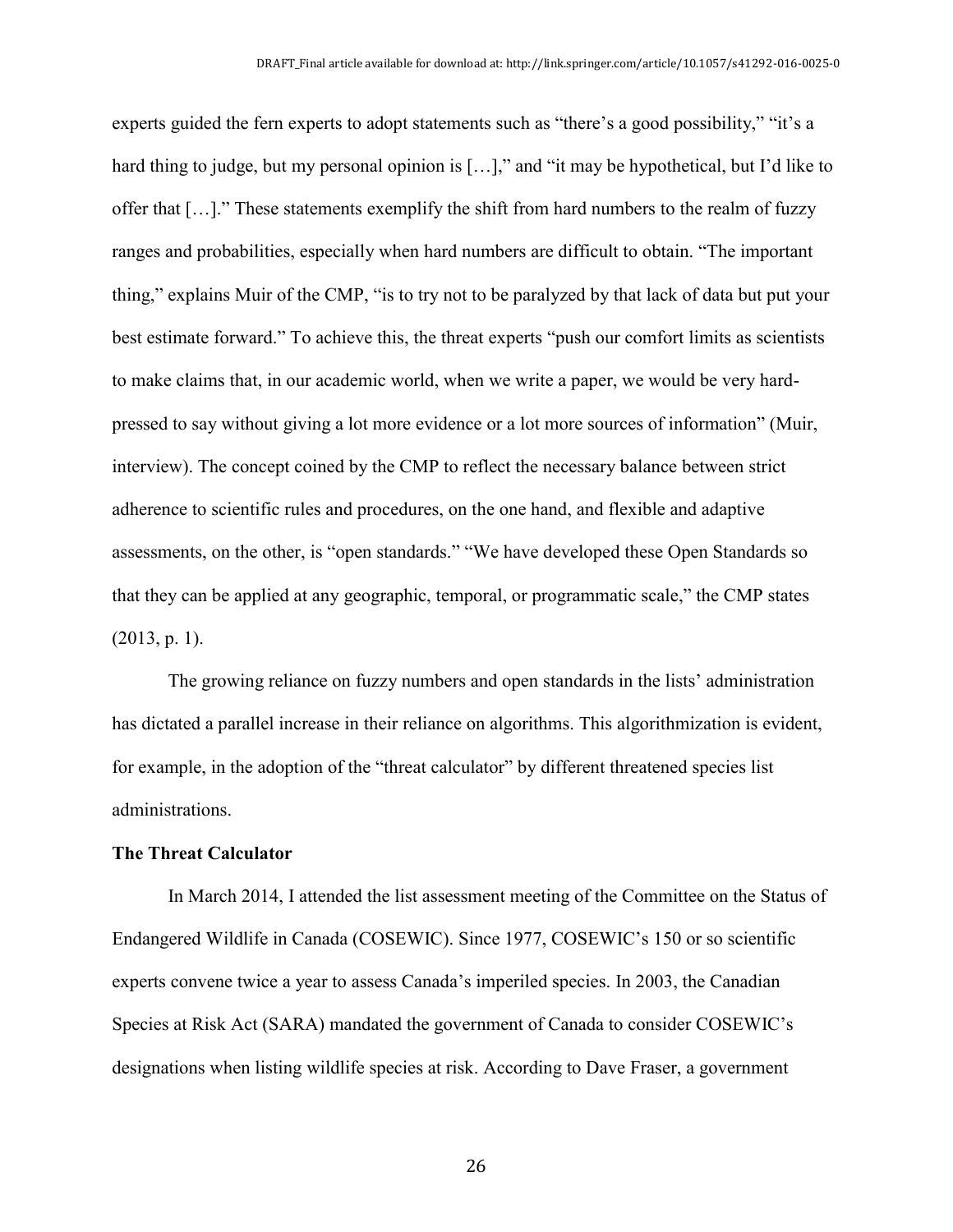official of British Columbia and chair of COSEWIC's Criteria Working Group, the Canadian government endorses between 50 and 75 percent of COSEWIC's assessments and assigns legal protections for those formally listed species (interview).

The "threat calculator" in particular exemplifies how technologies of calculation established in the context of the "apolitical" list converge into political systems of ranking. In 2009, NatureServe developed the threat calculator to automate the process of assigning conservation status ranks. Of the three ranking categories (rarity, threat, trends), NatureServe's threat calculator measures only the second category, namely the level of threat. The threat calculator has already been adopted by several national listing systems and is currently adjusted to automate certain parts of the Red List ranking system as well. Recently, COSEWIC adopted NatureServe's threat calculator and has been applying it across the board to assess the threat category of all candidate species. According to Dave Fraser, who has pushed for the threat calculator's application in Canada: "It became really clear that we needed a more transparent and consistent way of classifying future threats, [which was] very difficult to do when everybody was using a different set of words" (interview).

In place of a "different set of words," the threat calculator is an Excel spreadsheet with a dropdown menu onto which assessors inscribe the relevant figures according to three threat categories: scope, severity, and timing. Based on this data, a computer program then calculates the Overall Threat Impact, which is expressed through a four-point score: Very High (red), High (orange), Medium (yellow), or Low (green) (Master *et al.*, 2012, p. 27; see Figure 4). "Because it's a prediction into the future," Fraser tells me, "you have no way of measuring its accuracy." Nonetheless, he explains, "if you've got High or Very High scores you're looking at species that are automatically going to be strong candidates for having met the decline criteria that would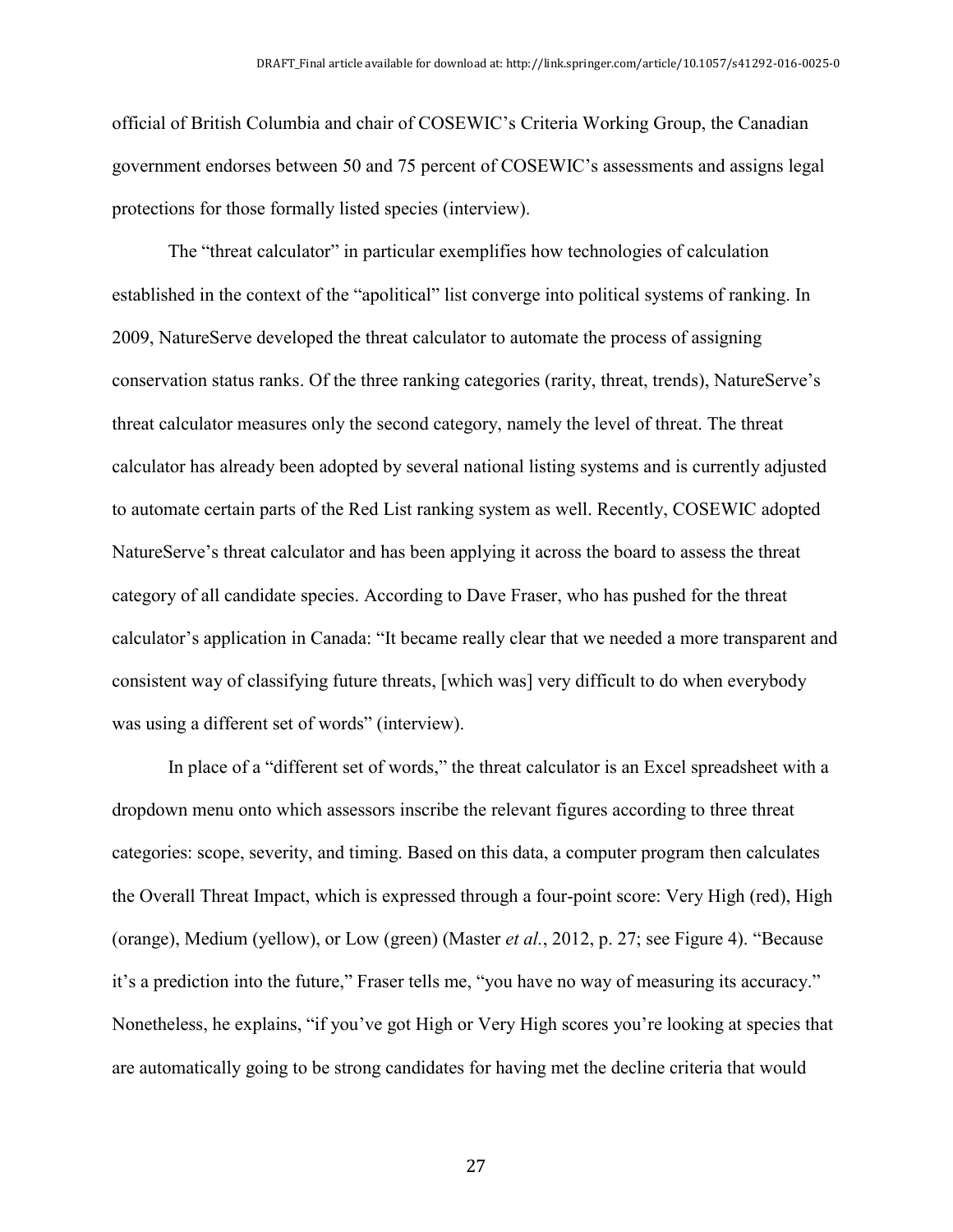lead to a listing" (Fraser, interview). This way, what matters most is not future consequences that may or may not occur, but "the capacity to act in the face of uncertainty, to render data *actionable*" (Amoore, 2011, p. 29). Indeed, the beauty of the futuristic vision is precisely that it does not have to be true. "In fact, expectations are often particularly fruitful when they fail to materialize" (McGoey, 2012, p. 8). In the words of Brian Massumi: "Threat is the future cause of a change in the present" (2005, p. 35).

### **Place Figure 4 here: Screen shot from NatureServe's Overall Threat Impact table, used with permission.**

Fraser describes the benefits of the automated threat calculation process: "It's the same reason that you have checklists to operate an aircraft. Here's a step-by-step process and here is how you check every instrument and everything down the line before you take off. So this does the same thing: it makes you go through all the threats and make sure that you've understood and actually accounted for every potential threat to this species and assessed whether it's a big deal or not" (interview). And although a moss is not comparable to a whale from a biological point of view, Fraser explains, "the *future* for this moss is looking Low, Medium, or High—and from our point of view, that's all we need to know." This depiction calls to mind Amoore's "data derivatives," which she defines as visualized risk flags or scores "drawn from an amalgam of disaggregated fragments of data, inferred from across the gaps between data and projected onto an array of uncertain futures" (Amoore, 2011, p. 24).

Uncertainty plays an important role in the threat assessment. Fraser highlights that while "the threats calculator [gives] us a way of confirming what we were seeing," this is not always the case. Sometimes, he continues "there are declines and the threat calculator did not predict them and cannot explain why." Fraser continues:

[When] there's nothing in the threats calculator that clearly explains why something is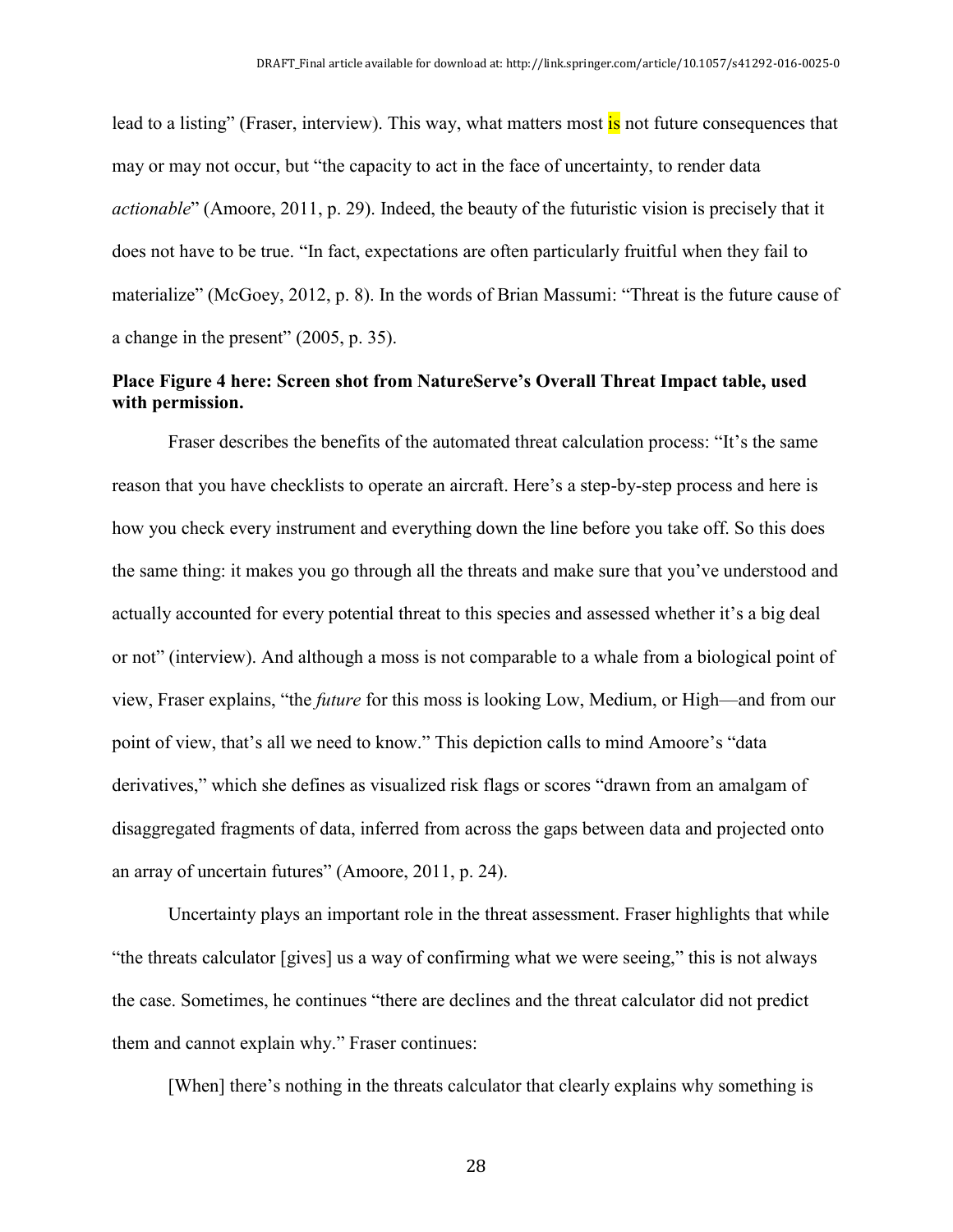happening, then the other alternative is there's something going on that we don't understand. . . . [In these cases,] there is the ability to either put in "Unknown" when you have a threat that you just don't understand how big it is or what the scope of it is, or you can use range ranks which says, "Okay, it's somewhere between 'small' and 'large' but I don't know where it is in there." . . . But what this does, at least as far as we are concerned, it tells you when you've got a lot of uncertainty (interview).

Uncertainty (in terms of "known unknowns" at least) is therefore not excluded from the calculus; rather, it is identified as such and thereby governed differently in that it is harnessed toward governing the known. The unknown thus provides "a different kind of abstraction that is based precisely on an absence, on what is not known, on the very basis of uncertainty" (Amoore, 2011, p. 27).

Just how powerful the threat calculator is exemplified by its default automatic operation: if a species is assessed through the calculator as having Very High or High impact levels, it automatically qualifies for listing regardless of any other factors. "This is a lot of power," Fraser acknowledges. Precisely because of this immense power, and despite his leadership role as Mr. Threats Calculator, Fraser cautions against relying too heavily on the calculator. "The caution is, of course, [that] it's relatively easy to score too alarmistly," he tells me, adding, "you have to be careful you don't give it too much weight because it is based on future predictions and that's always a bit dicey." "Scientists hate predicting the future," he further explains, "because it's very hard to quantify. So we take these Very Highs and Highs *cautiously*, because one of the problems with this system is that many experts tend to be quite alarmist and they're not experts on the threats calculator, they're experts on the species" (interview).

Fraser's words of caution call attention to the ways in which computerized algorithms are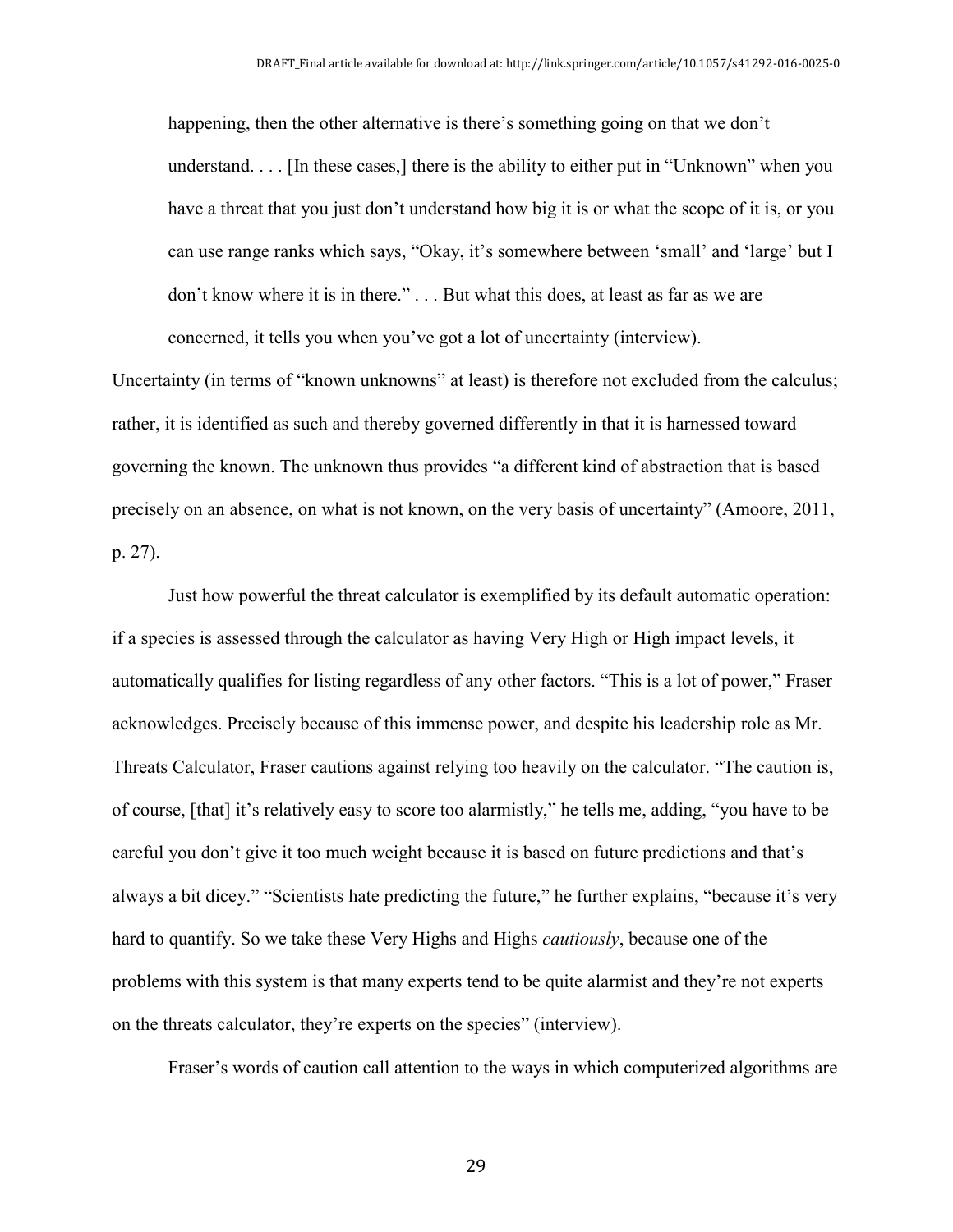slowly replacing the experience and professionalism of the species experts. Substituting precision for validity, the threat calculator replaces ethical conflicts over the content of the entries with seemingly technical data calculations (Bowker and Star, 1999, p. 24). Fraser provides an example of how this displacement unfolds in practice:

A little while ago I ran through an assessment with a species of bird that nests in old growth trees. The biggest threat to that species, according to the experts, is logging. But when we actually assessed the amount of logging that's going to happen in the next decade against the range of that species, it only came out as a medium threat, and that amazed them. They thought, 'well, if this is only a medium threat, what does a high threat look like?' And I gave them some examples of some species that have high threats. And it put the whole thing into some perspective. The biggest threat you're dealing with may not be such a big deal when you look at the fate that other species have in assessment. So it's a very good way of evening the playing field between species, and that's really important when you deal with the assessment of everything, from mosses to whales (interview).

As a generic and global conservation value, threat works to "even the playing field" between widely disparate species and their experts.

But the displacement of man by machine, and that of local and species experts by global and generic assessment processes, is never absolute nor complete. The assessment process includes formal points of entry that enable, invite even, the infusion of "subjective," expert-based knowledge. One such point occurs when the calculator generates a final threat rank ("calculated rank"), but the database includes an option for the assessor to insert a different rank ("assigned rank"), providing she inserts an oral explanation ("assigned rank reason") (Figure 5). Margaret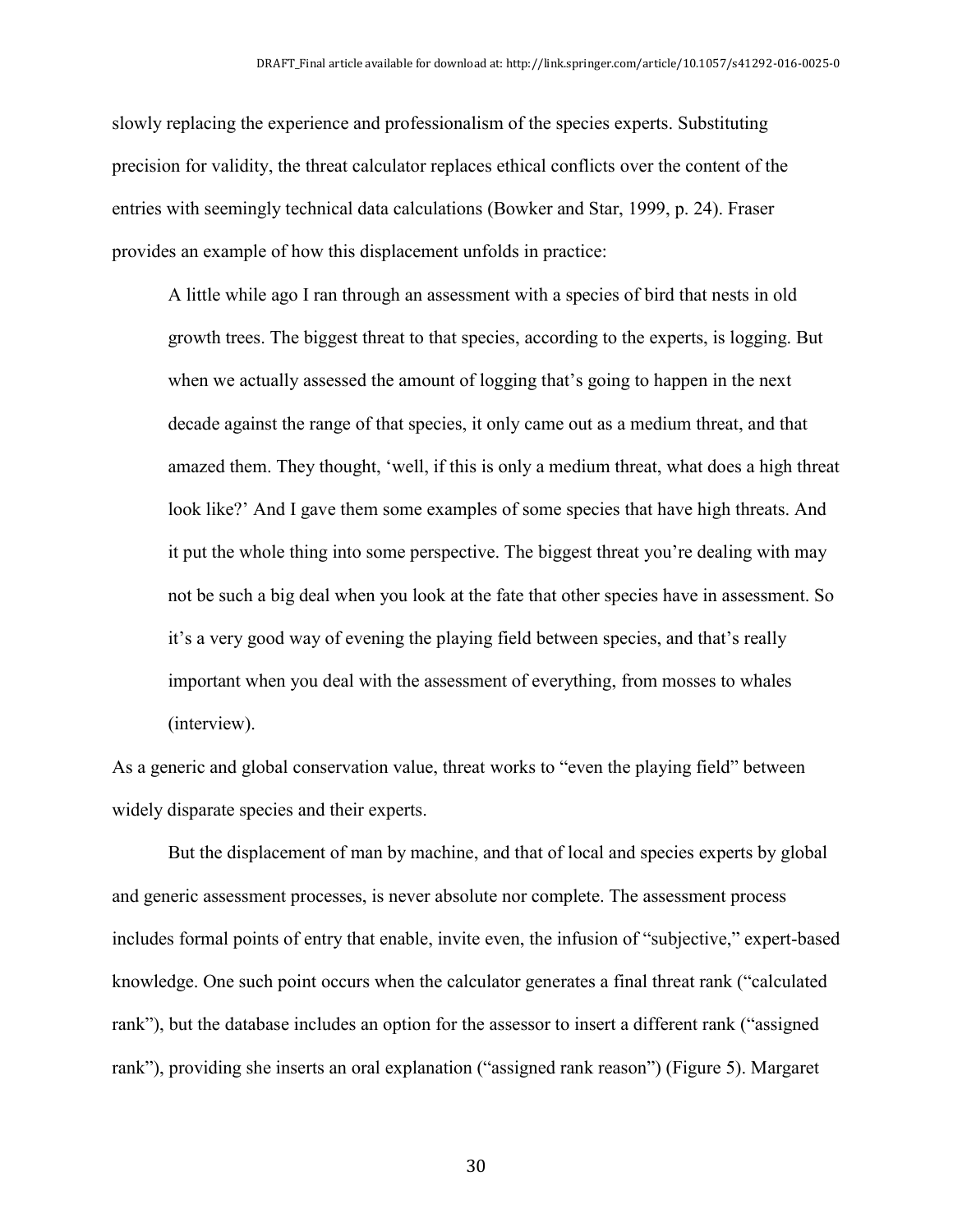Ormes of NatureServe explains: "There are times when . . . you as a scientist may not agree with what the calculator is returning. So if people decide to stick with their assigned rank, if they decide that their assigned rank is correct and the calculated [one] is wrong, they [can] document why they are keeping it. . . . We wanted to allow for the fact that scientists may decide that the calculated rank is just simply incorrect" (Ormes, interview). When the assigned and calculated ranks differ from each other, the first assumption, however, is that the assessors "miscoded a field in some way" (ibid.).

#### **Place Figure 5 here: NatureServe's Excel spreadsheet with figures from an old assessment. Courtesy of Margaret Ormes, NatureServe.**

#### **Algorithms and (De)mystification**

The threat calculator is one of a growing number of tools and techniques that automate the threatened species lists' assessment process. Increasingly, NatureServe uses such algorithmbased tools, encoded into rules, to translate disparate data on species or ecosystems into rankings. Although they are seemingly technical, close attention to the algorithmic rules of operation can help unveil the assumptions and values imbedded in the list's assessments and ranking. For example, when the typical point-based ranking system is irrelevant or impossible, algorithmic rules kick in that define a "state of exception" to the point- and weight-based rules, identifying instances in which the rules do not apply. In such instances—which are numerous the status is assigned automatically, overriding the discretion of scientists. For example, an automatic status of Unrankable ("U") is assigned without any further calculations in those cases for which the minimum factor combination requirements have not been satisfied. In practice, the automatic rules that preclude detailed calculations look like this:

*Rule: Automatic X [i.e., Extinct] Status Assignment Based on Extreme Rarity IF* at least one of the *rarity* status factors Range Extent, Area of Occupancy, Population Size, or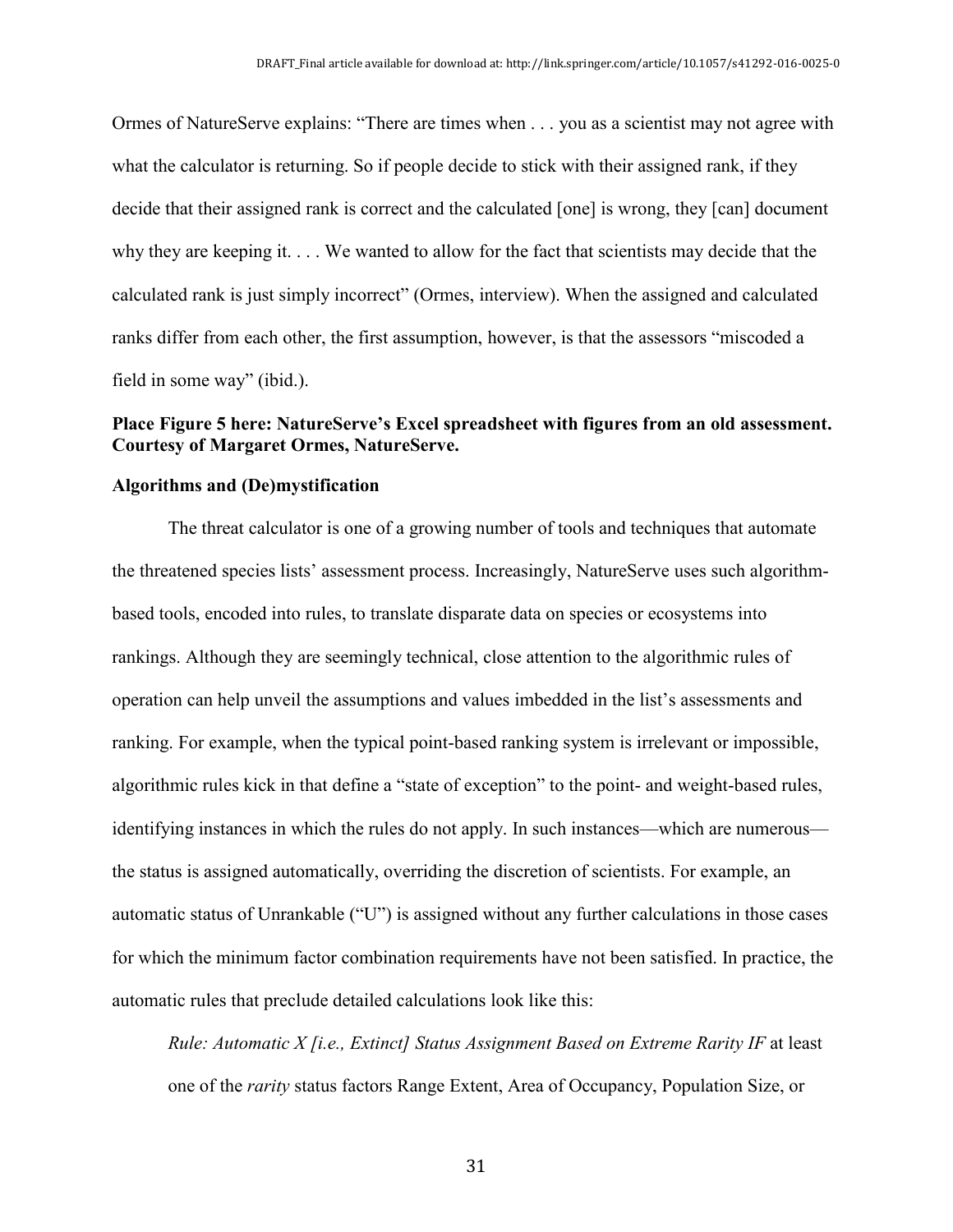Number of Occurrences has an assigned status rating of Z [i.e., zero] *AND* the assigned status ratings for the remaining *rarity* status factors are Z AND/OR range ratings that include Z, *THEN* an  $X =$  Extinct/ Eliminated or Extirpated (GX, NX, SX) conservation status is automatically assigned for the element (Faber-Langendoen *et al.*, 2012, p. 15; highlights in original).

The technical aspects of this rule demarcate both the span and the limit of scientific knowledge.

More broadly, the threat assessments' growing reliance on algorithms goes hand-in-hand with the emergence of modelling as the current trend in scientific method, which in turn is intimately related to the assessors' increased use of fuzzy numbers. Indeed, algorithms replace scientists' discretion and old-fashioned hard numbers with rule-engendered, automated calculations. The gradual algorithmization of the threatened listing process thus emerges not only as a way of managing a growing mass of information, but also as a way of filling in the gaps and holes in the known and replacing them with calculated predictions of the unknown. Consequently, algorithms are indispensible for assessing future threats, the bread-and-butter of the list's biopolitical project. The prevalence of algorithms in list production has had profound effects on the transparency and the public availability of these lists. To understand why, one needs to consider how algorithms work and how they affect the data they work upon.

Often referred to as the father of algorithm analysis, computer scientist and mathematician Donald Knuth defines algorithms as a "set of rules or directions for getting a specific output from a specific input." "The distinguishing feature of an algorithm," he explains, "is that all vagueness must be eliminated; the rules must describe operations that are so simple and so well defined that they can be executed by a machine" (Knuth, 1996, p. 59). Communications scholar Tarleton Gillespie would disagree with Knuth on the transparent nature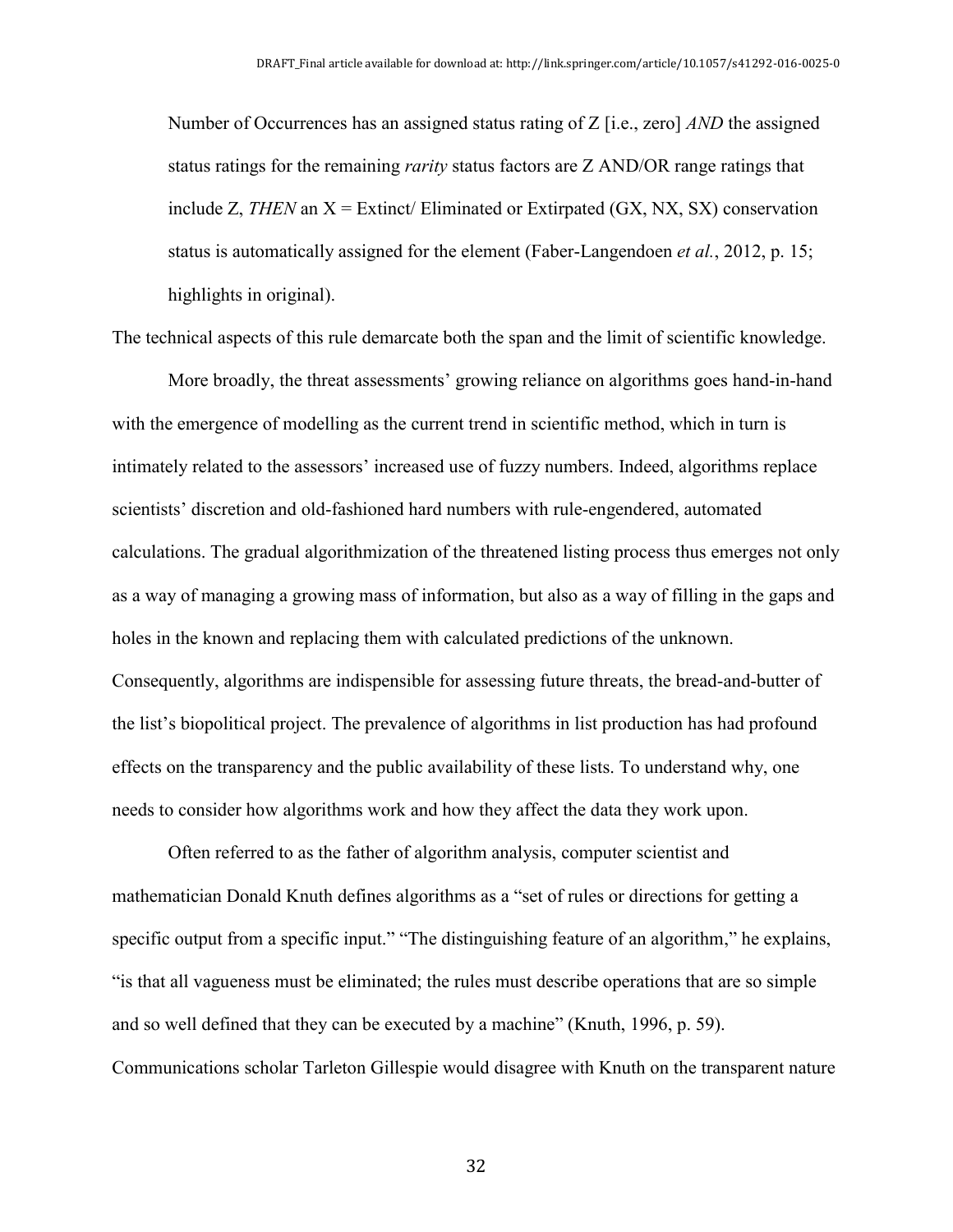of algorithms. He argues that algorithms operate upon data by "selecting" the most relevant data. "Algorithms are inert, meaningless machines until paired with databases upon which to function," Gillespie writes (2014, p. 169). The data is prepared for the algorithm, he argues, "cleaned up" so that the algorithms could then act upon it, seemingly automatically. The *ostensibly* automatic work of the algorithm is both an intentional and a crucial part of its function, he explains, as "algorithms are also stabilizers of trust, practical and symbolic assurances that their evaluations are fair and accurate, free from subjectivity, error, or attempted influence" (ibid.). Unlike Knuth, Gillespie argues that the criteria and code of algorithms are generally obscured and their procedures hidden. There is something "impenetrable about algorithms," he says. "They are deliberately obfuscated, and they work with information on a scale that is hard to comprehend" (ibid.). For Gillespie, the algorithm is more in line with what Bruno Latour refers to as a "blackboxing technology," a form of scientific knowledge whose "work is made invisible by its own success," becoming obscure through its own complexity (Latour, 1999, p. 304).

My interviewees for this project have, for the most part, voiced Knuth's and rejected Gillespie's approach, offering that at least in the context of endangered lists, algorithmization is generally a transparent and demystifying process. Margaret Ormes explains along these lines: "A lot of people felt that the NatureServe ranking process was too much of a blackbox. . . . There was a lot of subjectivity. So the goal was to create something that was not a blackbox, something that was transparent and repeatable" (interview). She clarifies: "[W]e really wanted a methodology that would be repeatable, so that if two people used the same data that they would come up with the same rank. So that's what the calculator helps address, that repeatability factor. And it also makes our ranks more transparent. So if I send the rank calculator to someone they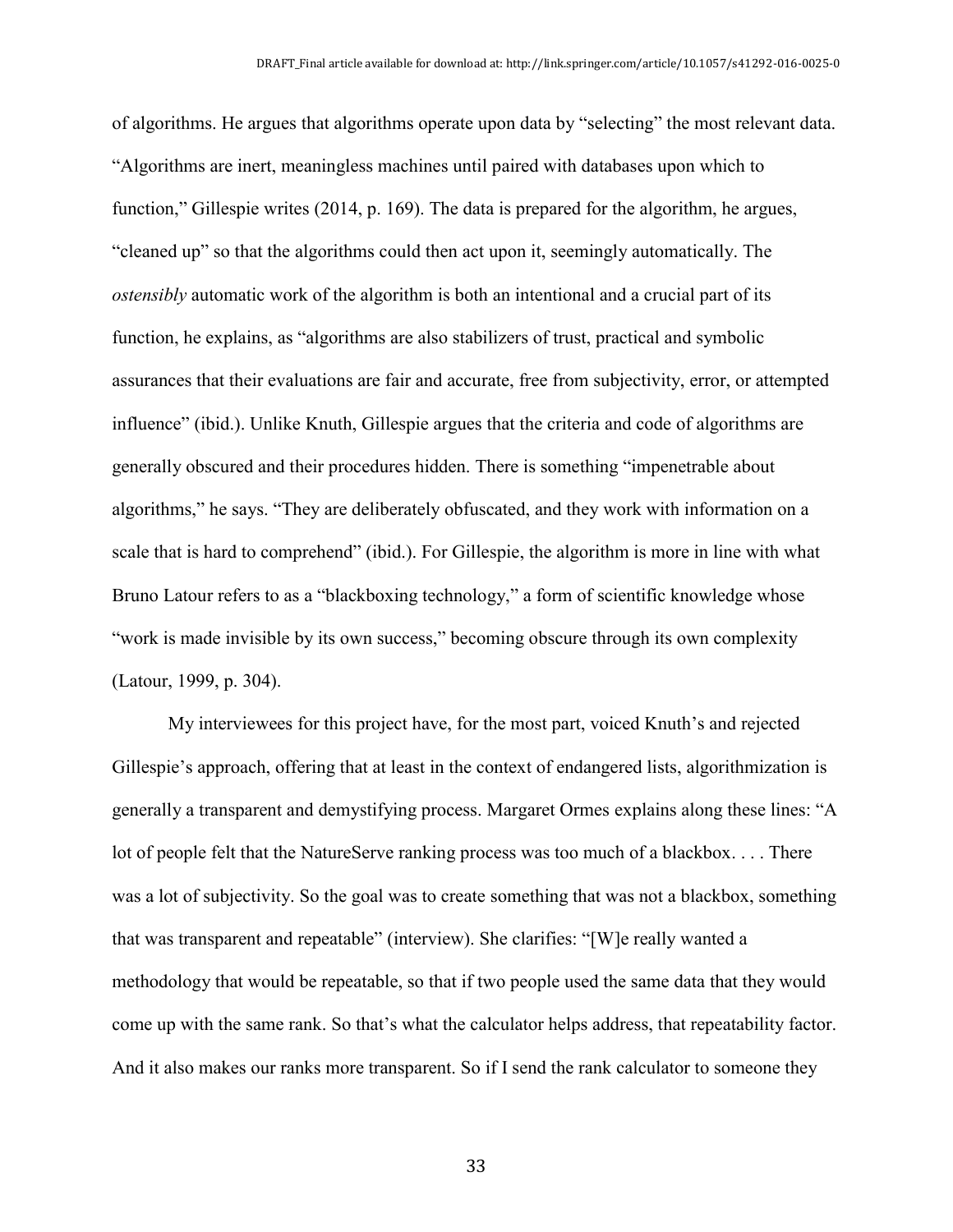can see exactly how that rank was arrived at, and they can disagree with the data, if they have more information; it can take the mystery out of how the ranks are assigned" (ibid.). Faber-Langendoen of NatureServe explains, similarly, that:

Those species folk, they may not know what the algorithm is doing, because they are not the ones who are assigned to do the ranking. They are there giving evidence, if you will. But if something seems really wrong to them, then the assessor should have the ability to explain exactly how this works. So although this is an algorithm, we don't want to hide away how it works because this would defeat the purpose of the entire process. There are models that are real blackboxes. I've used models where I don't know what's going on, and I don't like it, because I can't actually really see what it's doing. So there are these kinds of problems with ecological models. In the case of the IUCN and NatureServe, [however,] we tried to make sure this doesn't happen (interview).

Population biologist Bob Lacy uses more complicated algorithmic models to assess the viability of populations as part of a Population Viability Analysis (PVA) (for example, under the Red List's Criterion E). His position on the effects of algorithms is that:

[A]lgorithms make explicit how we think the processes work, rather than leaving the judgments to be based on undocumented conceptual frameworks and arguments by biologists to just "trust me, I am the expert." Yet I can also see that for many others who don't know what those computer programs are doing, the sense of trust versus demystification goes the other way: they might be willing (or maybe not) to trust that we know what we are doing with the calculations and simulations, but for them the analyses are not at all transparent (Lacy, e-mail communication; see also Braverman, 2015c).

Finally, from Matt Muir's perspective: "As long as people understand that the algorithm is based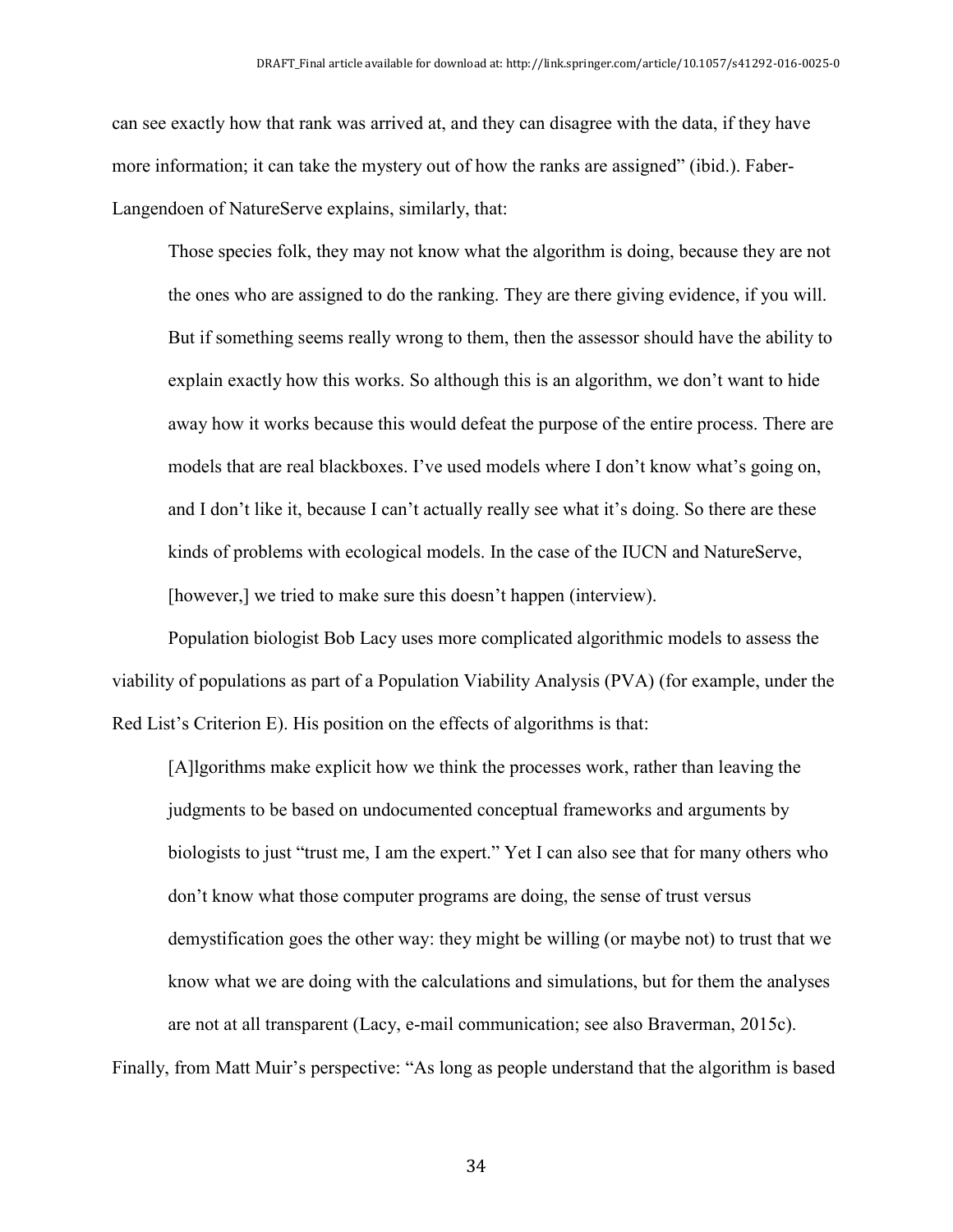on these criteria and these sorts of value judgments, then they shouldn't be mystical, right? They shouldn't be magical. But I think there's a risk that, for some people, algorithms replace critical thinking" (interview).

While the assessment performed in the context of the threatened species list is undoubtedly becoming more and more mechanized and algorithmic, scholars and scientists alike debate about whether these processes are mystifying or demystifying, obfuscating or revealing. Communications scholar Ted Striphas (2015) identifies the historic basis of this tension in the semantics of the term "algorithm," which encompasses both "algorism" (associated with zero, empty, cypher) and "algorithm" (i.e., deciphering). In effect, "on the one hand, we have *algorithms*—a set of mathematical procedures whose purpose is to expose some truth or tendency about the world. On the other hand, we have *algorisms*—coding systems that might reveal, but that are equally if not more likely to conceal. The one boasts of providing access to the real; the other, like an understudy, holds its place" (Striphas, 2015, pp. 404-5). Striphas emphasizes that what is at stake in algorithmic culture is the privatization of process (ibid., p. 407). Similar debates have also unfolded in the STS scholarship on medicine, where scholars argue that mathematization has by no way done away with the qualitative assessments and subjective interpretations of statistical significance (Armstrong, 2007). In the context of the threatened species list, too, the algorithmization process encompasses the tensions between public and transparent processes and expert or private decision-making.

#### **Conclusion**

Threatened species lists place a grid over the animal and plant kingdoms, furnishing particular forms of nonhuman life with both a dataset and a threat rank that together establish their singularity and elevate them from other, unevaluated and unranked, forms of life. Life,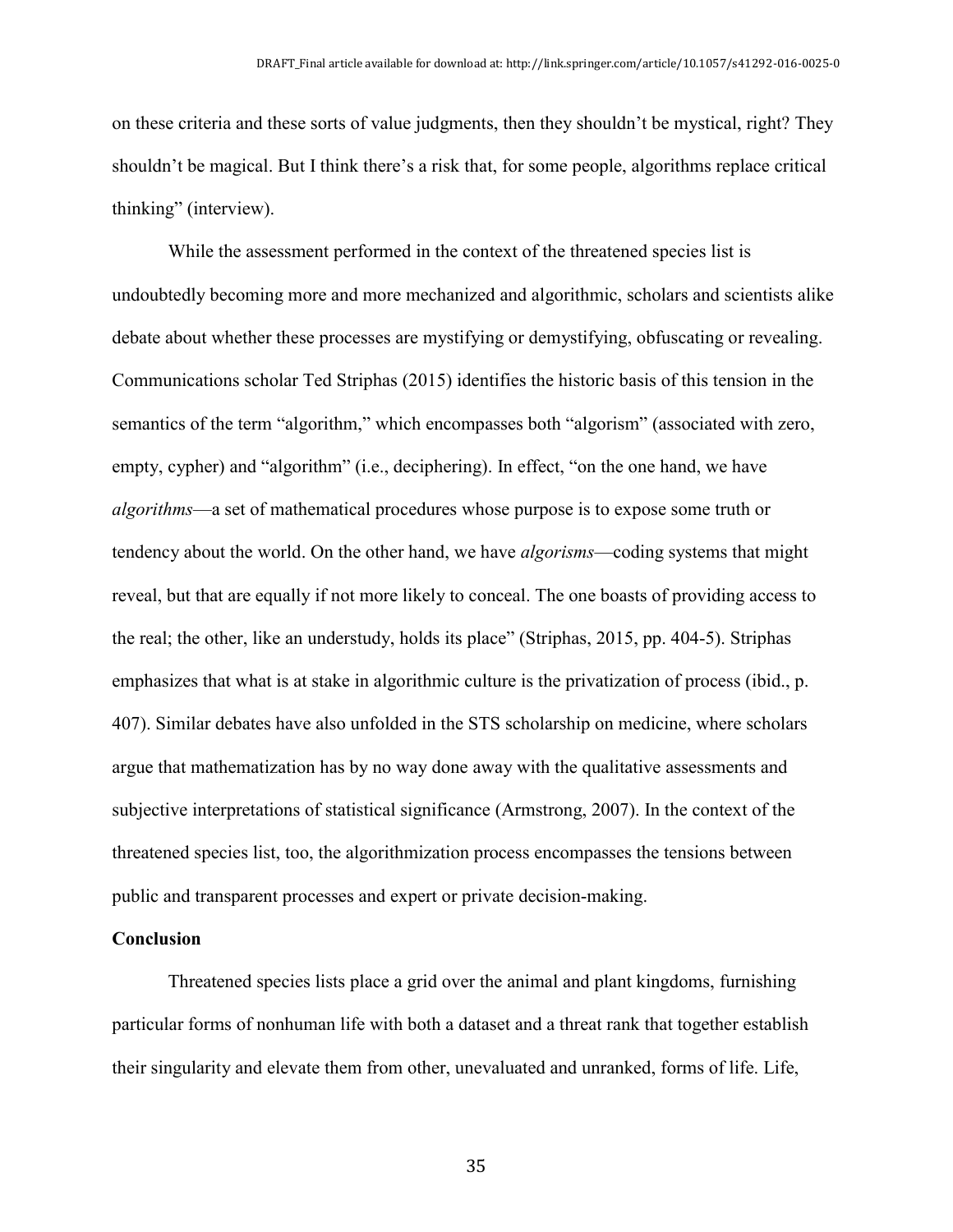represented here in species units, must be assessed and ranked if it is to be protected and saved from the catastrophe of mass extinction. But whereas the process of list-making in conservation is about affirmatively saving species-conceived life, it also sorts out and regulates to the domains of non-protection such forms of life who are not valued and privileged. The life that is worth conserving obtains meaning through an expansive calculus that deals with the future's unknowability through ostensibly technical solutions, such as fuzzy numbers, open standards, and ordinal scales.

Focusing on two prominent data-listing-ranking systems for threatened species—the IUCN Red List of Threatened Species and NatureServe—my article has illuminated the extensive behind-the-scenes labor that goes into the process of calculating the imperilment level of a species. This labor designs databases that increasingly encompass not only threatened species but all species; the data is then fed into ranking systems that elaborately calculate the species' risk of extinction. I have dwelled in some detail on the differences and similarities between the two lists' ranking systems, demonstrating the minute dilemmas experienced by their administrators and the transformation of their procedures toward an increase in quantification, automation, and algorithmization alongside their move toward fuzzier forms of governance. Such reflections illuminate that not only lists but listers, too, are lively players in this process. My article has given some of these listers—a range of scientists with myriad voices—a longneglected presence in the process, rendering their labor and motivations visible. The "threat calculator" in particular both reveals and embodies the underlying tensions between known and unknown, hard and fuzzy numbers, automation and discretion, species experts and threat experts, and, finally, the mystifying and demystifying aspects of algorithmization.

At the end of the day, the Red List and NatureServe risk rankings—though ostensibly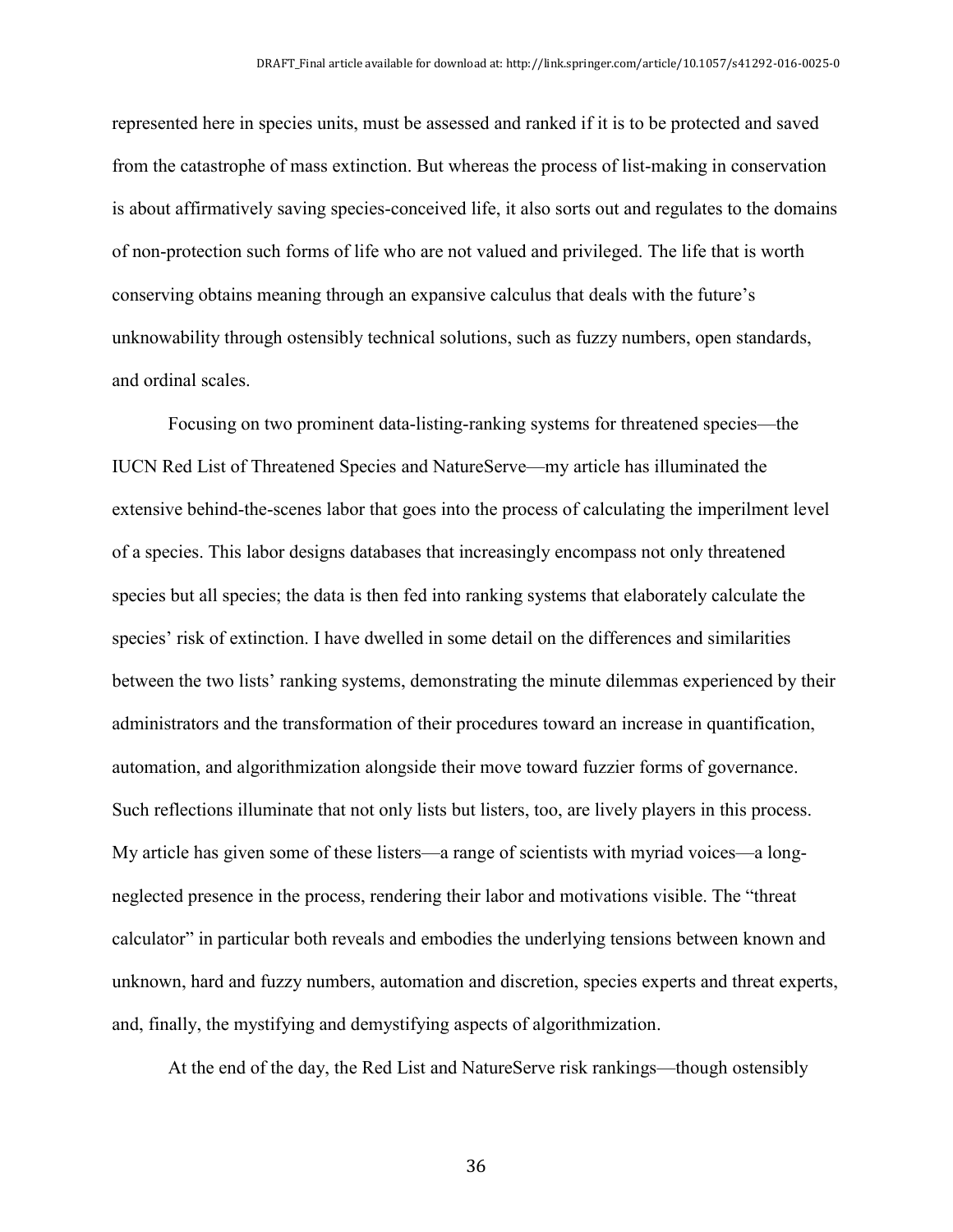scientific and apolitical—serve as the authoritative basis for establishing priorities for the conservation of actual species by a large number of governmental and nongovernmental agencies. I have documented in particular how this scientific ordering is translated into action in the context of Canada's list of endangered species. Considered together, threatened species lists enable the emergence of expansive biopolitical projects of making and anticipating the future of species life.

#### **Interviews and Observations**

- Brooks, T. Head, Science and Knowledge Unit, IUCN. Telephone, January 25, 2014.
- Committee on the Status of Endangered Wildlife in Canada (COSEWIC). Participatory observation. Halifax, Canada, April 27 - May 2, 2014.
- Faber-Langendoen, D. Senior Research Ecologist. NatureServe. Telephone, February 3, 2015; August 6, 2015.
- Fraser, D. Unit Head, Species Conservation Science. Ministry of Environment, Province of British Columbia; Member, COSEWIC; Chair, Criteria Working Group. In-person, April 29, 2014; Telephone, June 18, 2014; e-mail communication, December 9, 2014.
- Hoffmann, M. Senior Scientific Officer. Species Survival Commission, IUCN. Telephone, January 9, 2014; e-mail communications, March 27, 2014; June 26, 2015.
- Lacy, R. Population biologist, Former chairperson, CBSG. E-mail communication, June 24, 2014.
- Lamoreux, J. Biodiversity Analyst, National Fish and Wildlife Foundation. Telephone, January 7, 2014.
- Muir, M. Member, Conservation Measures Partnership. Telephone, December 16, 2014.
- Ormes, M. Director, Science Information Resources, NatureServe, University of Massachusetts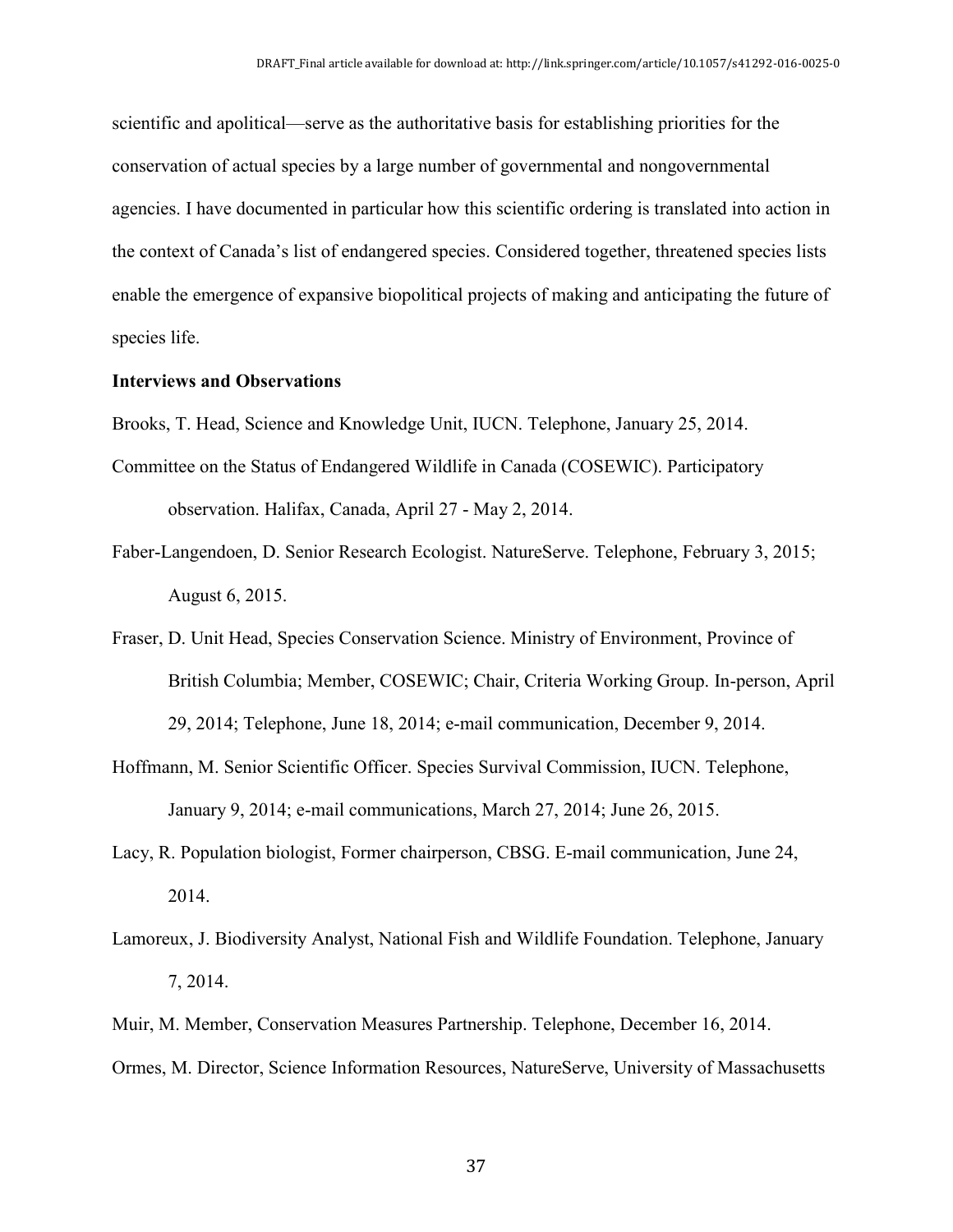Boston. Telephone, November 1, 2014.

- Suckling, K. Executive Director, Center for Biological Diversity. E-mail communication, August 3, 2015.
- Threat Assessment. Mountain holly fern (*Polystichum scopulinum*), the Government of British Columbia. Conference call observation, December 9, 2014.

#### **References**

- Adam, B. and Groves, C. (2007) *Future Matters: Action, Knowledge, Ethics.* The Netherlands: Koninkijke, Brills.
- Akçakaya, H. R. *et al.* (2000) Making Consistent IUCN Classifications under Uncertainty. *Conservation Biology* 14(4): 1001–1013.
- Amoore, L. (2011) Data Derivatives: On the Emergence of a Security Risk Calculus of Our Times. *Theory, Culture and Society* 28(6): 24-43.
- Anderson, B. (2010a) Security and the Future: Anticipating the Event of Terror. *Geoforum* 41: 227-235.
- Anderson, B. (2010b) Preemption, Precaution, Preparedness: Anticipatory Action and Future Geographies. *Progress in Human Geography* 34(6): 777-798.
- Aradau, C. and van Munster, R. (2011) *The Politics of Catastrophe*. London: Routledge.
- Armstrong, D. (2007) Professionalism, Indeterminacy, and the EBM Project. *BioSocieties* 2: 73- 84.
- Bernard, H. R. (2004) *Research Methods in Anthropology: Qualitative and Quantitative Approaches*, 4th ed. Lanham: AltaMira Press.
- Biermann, C. and Mansfield B. (2014) Biodiversity, Purity, and Death: Conservation Biology as Biopolitics. *Environment and Planning D: Society and Space* 32: 257-273.

Bowker, G.C. (2000) Biodiversity Datadiversity, *Social Studies of Science* 30(5): 643-683.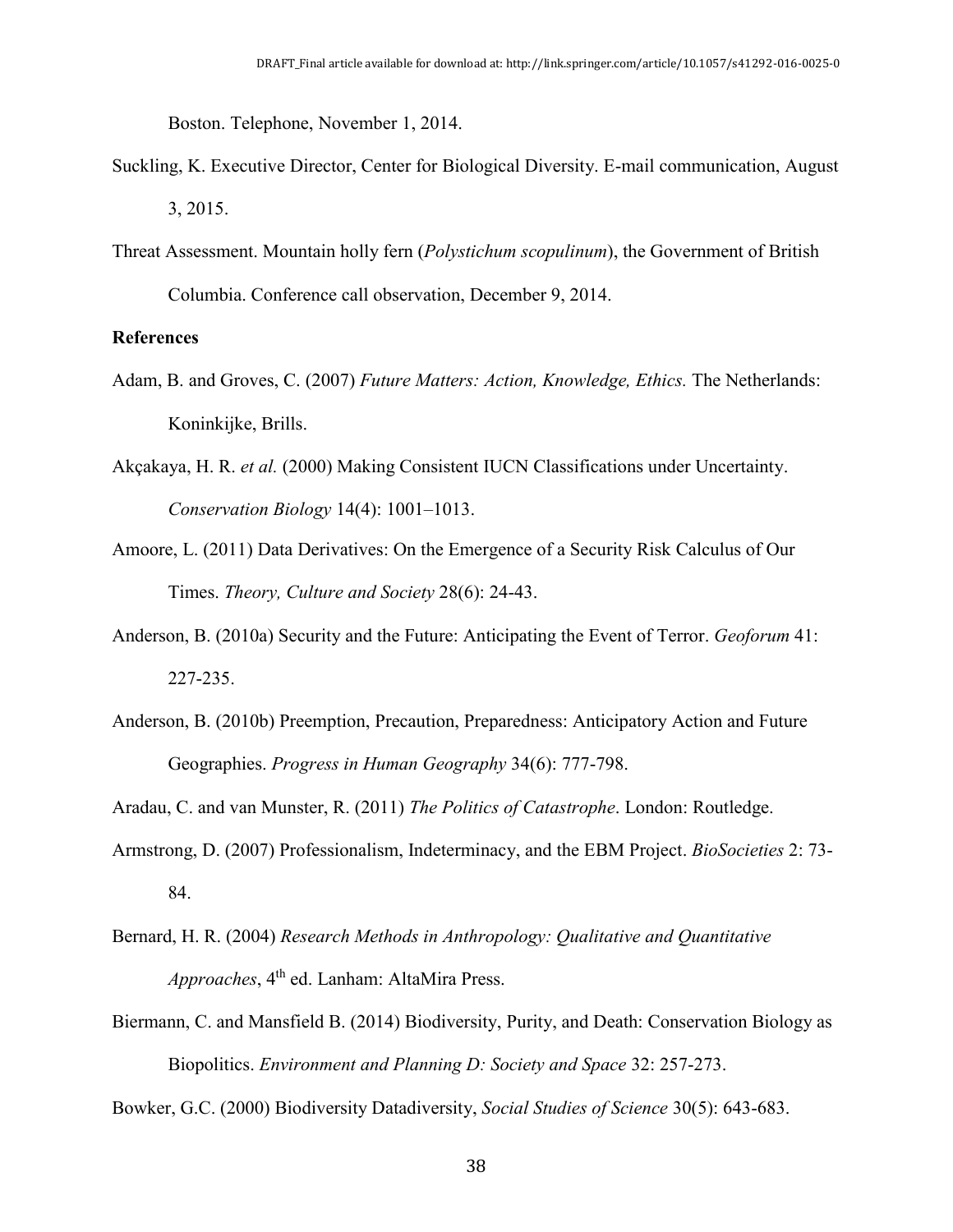- Bowker, G.C. and Star, S.L. (1999) *Sorting Things Out: Classification and Its Consequences*. Cambridge, MIT Press.
- Braverman, I. (2015a) En-Listing Life: Red is the Color of Threatened Species Lists. In: R. Collard and K. Gillespie (eds.) *Critical Animal Geographies.* London: Routledge/Earthscan, pp. 184-202.
- Braverman, I. (2015b) Is the Puerto Rican Parrot Worth Saving? The Biopolitics of Endangerment and Grievability. In: K. Gillespie and Lopez P. (eds.) *Economies of Death.* London: Routledge/Earthscan, pp. 73-94.

Braverman, I. (2015c) *Wild Life: The Institution of Nature.* Stanford: Stanford University Press.

- Braverman, I. (2016). The Regulatory Life of Threatened Species Lists. In: I. Braverman (ed.) *Lively Legalities: Animals, Biopolitics, Law.* London: Routledge, pp.19-36.
- British Columbia Guide to Recovery Planning for Species and Ecosystems Appendix 5: Guidance for Threat Assessments. April 2014, Version 1.2.
- Conservation Measures Partnership (CMP). Open Standards for the Practice of Conservation. April 2013, Version 3.0.
- Faber-Langendoen, D., *et al*. (2012) *NatureServe Conservation Status Assessments: Methodology for Assigning Ranks*. Arlington, VA: NatureServe.
- Foucault, M. (1970) *The Order of Things: An Archeology of the Human Sciences.* New York: Vintage Books.
- Foucault, M. (1990) *The History of Sexuality: An Introduction, Volume 1.* New York: Vintage Books.
- Gillespie, T. (2014) The Relevance of Algorithms. In: T. Gillespie, P.J. Boczkowski, and K.A. Foot (eds.) *Media Technologies: Essays on Communication, Materiality and Society*.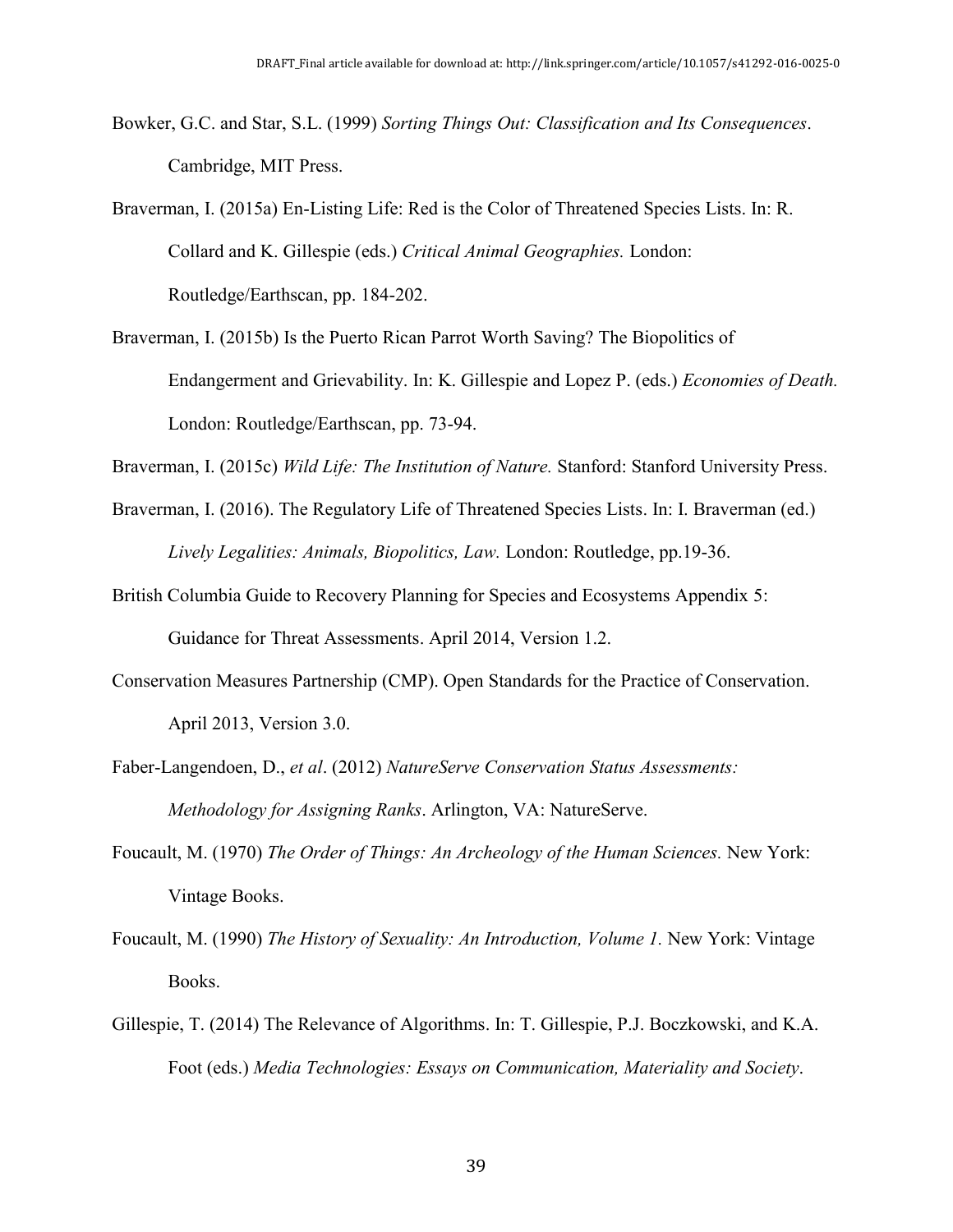Cambridge: MIT Press, pp. 167-194.

International Union for Conservation of Nature (IUCN) (2014) *Guidelines for Using the IUCN Red List Categories and Criteria Version 11* [online]. Available at:

http://jr.iucnredlist.org/documents/RedListGuidelines.pdf.

International Union for Conservation of Nature (IUCN) (2011) *Guidelines for Appropriate Uses of IUCN Red List Data, Version 2* [online] Available at:

http://www.iucnredlist.org/documents/RL Guidelines Data Use.pdf.

- International Union for Conservation of Nature (IUCN) (2001) *IUCN Red List Categories and Criteria Version 3.1* [online] Available at: http://www.iucnredlist.org/technicaldocuments/categories-and-criteria/2001-categories-criteria.
- Knuth, D.E. (1996) Algorithms. In: Knuth, D. E. (ed.) *Selected Papers on Computer Science.* Cambridge, UK: Cambridge University Press, pp. 59-86.
- Kolbert, E. (2014) *The Sixth Extinction: An Unnatural History.* New York: Henry Holt and Company.
- Latour, B. (1999) *Pandora's Hope: Essays on the Reality of Science Studies.* Cambridge: Harvard University Press.
- Leyshon, A. and Thrift, N. (1999) 'Lists Come Alive': Electronic Systems of Knowledge and the Rise of Credit Scoring in Retail Banking. *Economy and Society* 28(3): 434-466.
- Lorimer, J. (2015) *Wildlife in the Anthropocene: Conservation After Nature.* Minneapolis: University of Minnesota Press.
- Mace, G.M., *et al.* (2008) Quantification of Extinction Risk: IUCN's System for Classifying Threatened Species. *Conservation Biology* 22(6): 1424–1442.

Massumi, B. (2005) Fear (the spectrum said). *Positions* 13(1): 31-48.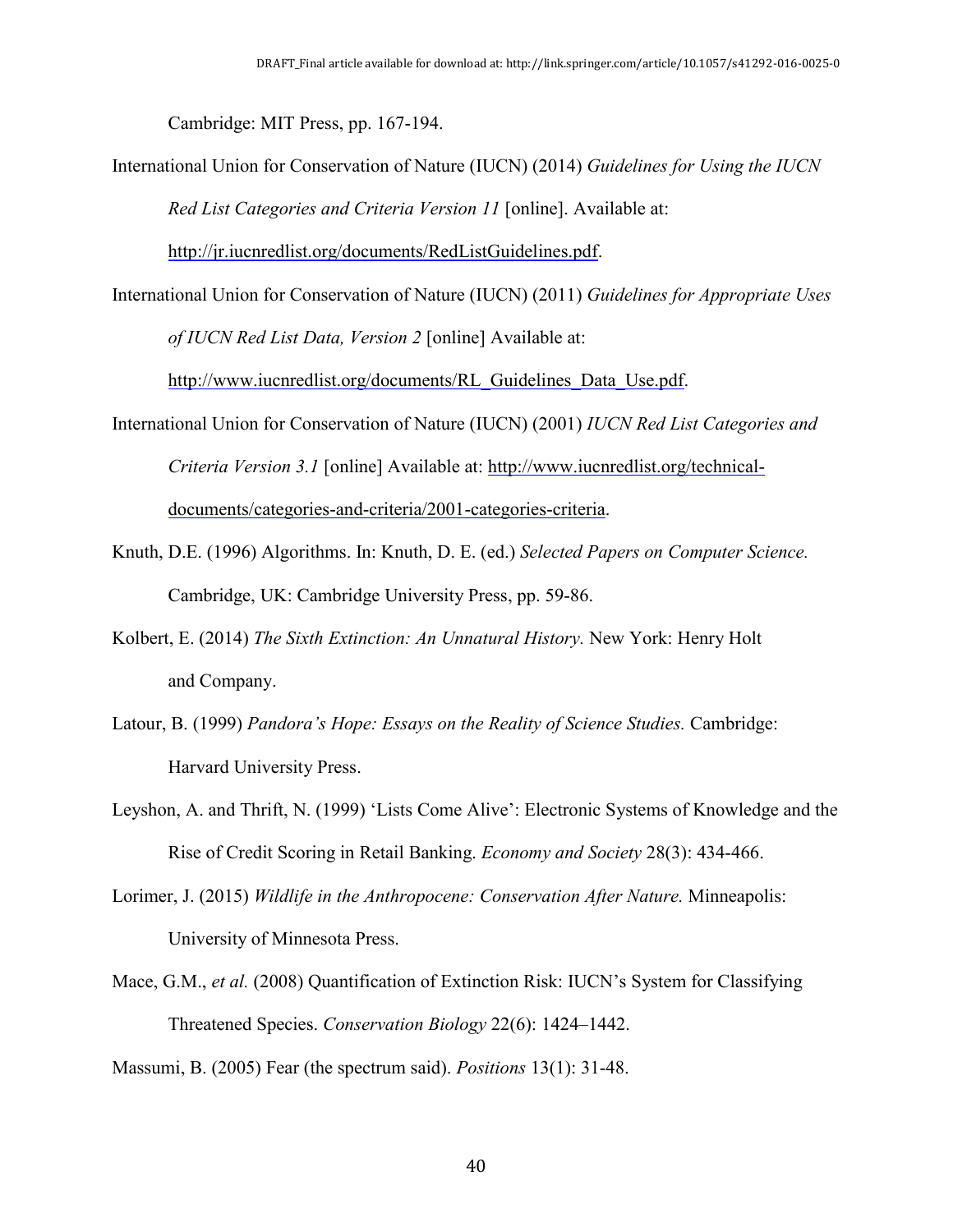- Master, L., *et al.* (2012) *NatureServe Conservation Status Assessments: Factors for Assessing Extinction Risk.* Arlington, VA: NatureServe.
- McGoey, L. (2012) Strategic Unknowns: Towards a Sociology of Ignorance. *Economy and Society* 41(1): 1-16.
- Miller, R.M. (2013) Threatened Species: Classification Systems and Their Applications. In: S.A. Levin (ed.) *Encyclopedia of Biodiversity* 2nd edition, vol. 7. Waltham, MA: Academic Press, pp. 191-211.

NatureServe Explorer (n.d.) [online] Available at: http://explorer.natureserve.org/

- NatureServe, NatureServe Strategic Plan 2012-2016 [online] Available at: http://www.natureserve.org/sites/default/files/publications/files/natureserve-strategicplanfinal.pdf
- Pimm, S.L., *et al.* (2014) The Biodiversity of Species and Their Rates of Extinction, Distribution, and Protection. *Science* 344(6187): 987-998.
- Porter, T.M. (1995) *Trust in Numbers: The Pursuit of Objectivity in Science and Public Life.* Princeton: Princeton University Press.
- Possingham, H.P. *et al.* (2002) Limits to the Use of Threatened Species Lists. *Trends in Ecology & Evolution* 17(11): 503–507.
- Regan, H.M., Colyvan, M, and Burgman, M.A. (2000) A Proposal for Fuzzy International Union for the Conservation of Nature (IUCN) Categories and Criteria. *Biological Conservation*  92: 101-108.
- Rodrigues, A.S.L. *et al.* (2006) The Value of the IUCN Red List for Conservation. *Trends in Ecology and Evolution* 21(2): 71–76.